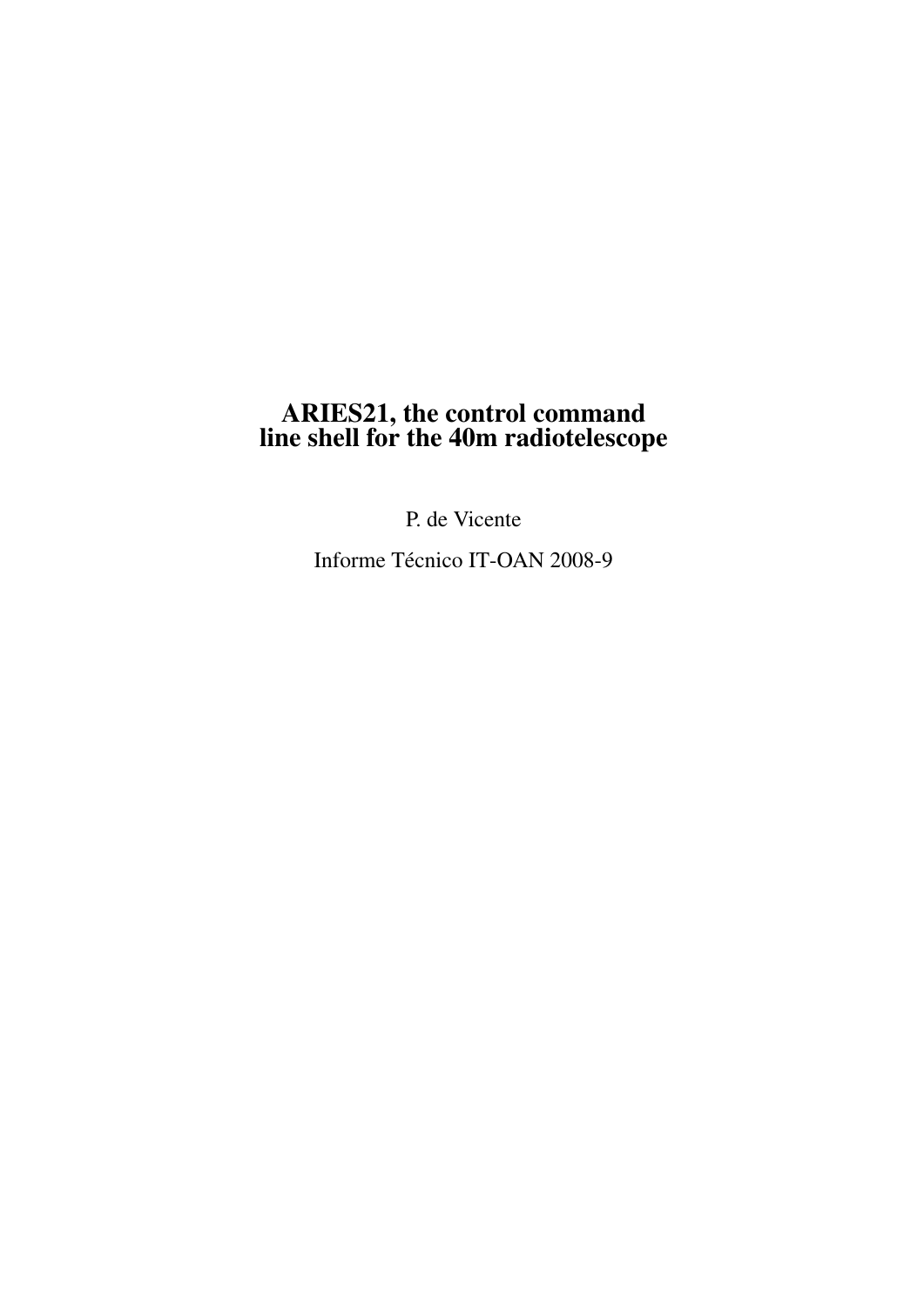| <b>Change Record</b> |  |
|----------------------|--|
|----------------------|--|

| <b>Version</b> | Date | Author                                 | <b>Remarks</b> |
|----------------|------|----------------------------------------|----------------|
| 1.0            |      | 14-12-2007 P. de Vicente First version |                |
| 1.1            |      | 10-08-2009 P. de Vicente Upgraded      |                |
| 1.2            |      | 23-09-2011 P. de Vicente Upgraded      |                |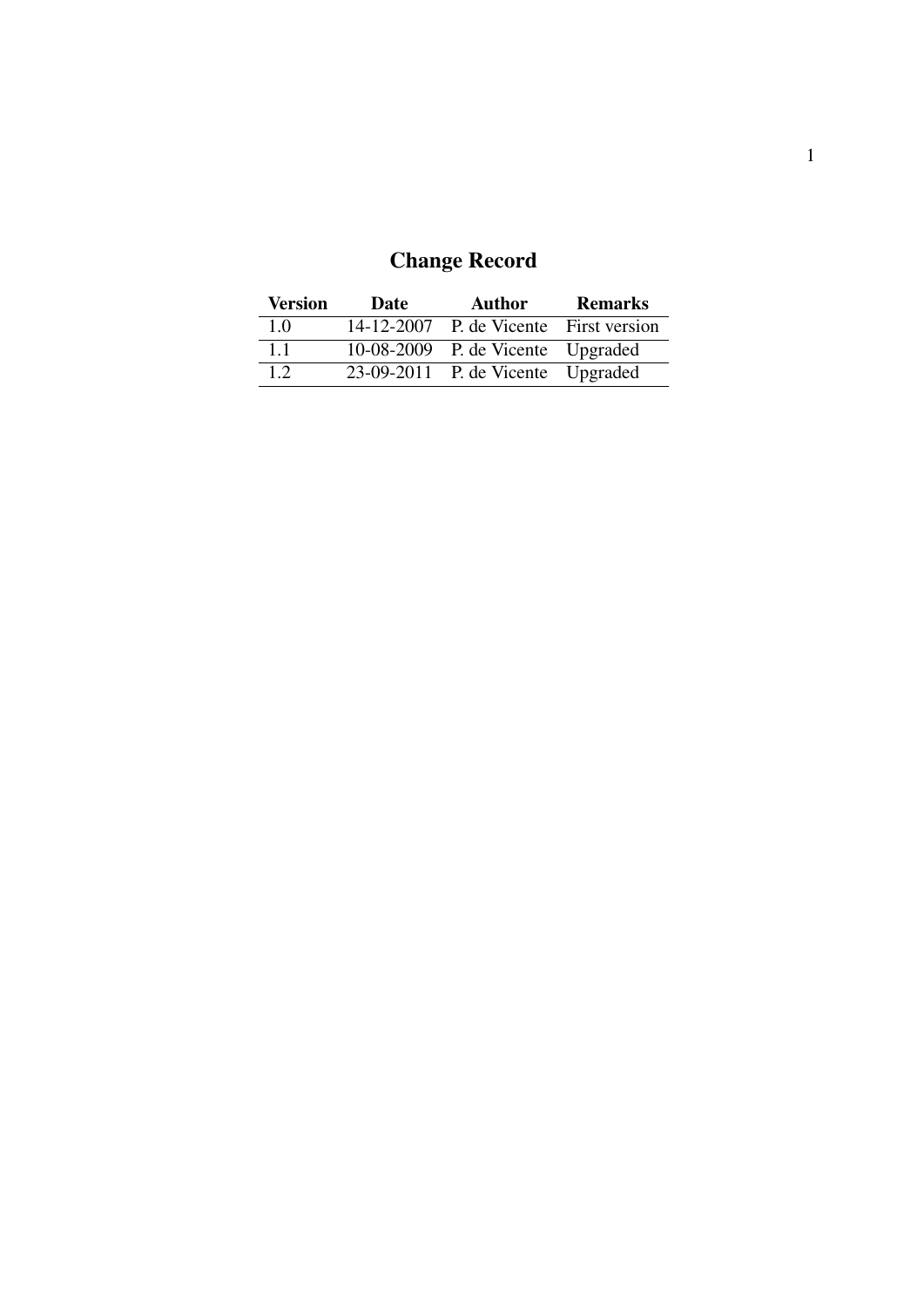| <i><b>INDICI</b></i> |
|----------------------|
|                      |

# Índice

|    | 1. Introduction                                                                                                                                                                                                            | 5                     |
|----|----------------------------------------------------------------------------------------------------------------------------------------------------------------------------------------------------------------------------|-----------------------|
| 2. | Philosophy of the commands<br>2.1.<br>Help for the commands $\ldots \ldots \ldots \ldots \ldots \ldots \ldots \ldots \ldots \ldots$<br>2.2.<br>2.3.                                                                        | 5<br>5<br>5<br>6<br>6 |
|    | 3. Starting up the aries shell                                                                                                                                                                                             | 6                     |
| 4. | Commands for operating the antenna<br>4.1.                                                                                                                                                                                 | 8<br>8                |
|    | 4.2.<br>unstow $\ldots \ldots \ldots \ldots \ldots \ldots \ldots \ldots \ldots \ldots \ldots \ldots \ldots$<br>4.3.                                                                                                        | 9<br>9                |
|    | 4.4.                                                                                                                                                                                                                       | 9                     |
|    | 4.5.<br>4.6.                                                                                                                                                                                                               | 10<br>10              |
|    | 4.7.<br>4.8.                                                                                                                                                                                                               | 10<br>11              |
|    | 4.9.<br>$checkControl \dots \dots \dots \dots \dots \dots \dots \dots \dots \dots \dots \dots \dots \dots \dots$<br>$4.10.$ closeVertex $\dots\dots\dots\dots\dots\dots\dots\dots\dots\dots\dots\dots\dots\dots\dots\dots$ | 11<br>11              |
|    |                                                                                                                                                                                                                            | 11<br>11              |
|    |                                                                                                                                                                                                                            | 11<br>11              |
|    |                                                                                                                                                                                                                            | 12<br>12              |
|    |                                                                                                                                                                                                                            | 12<br>13              |
|    |                                                                                                                                                                                                                            | 13<br>13              |
|    |                                                                                                                                                                                                                            | 13<br>14              |
|    |                                                                                                                                                                                                                            | 14<br>14              |
|    |                                                                                                                                                                                                                            | 14<br>14              |
|    |                                                                                                                                                                                                                            | 15<br>15              |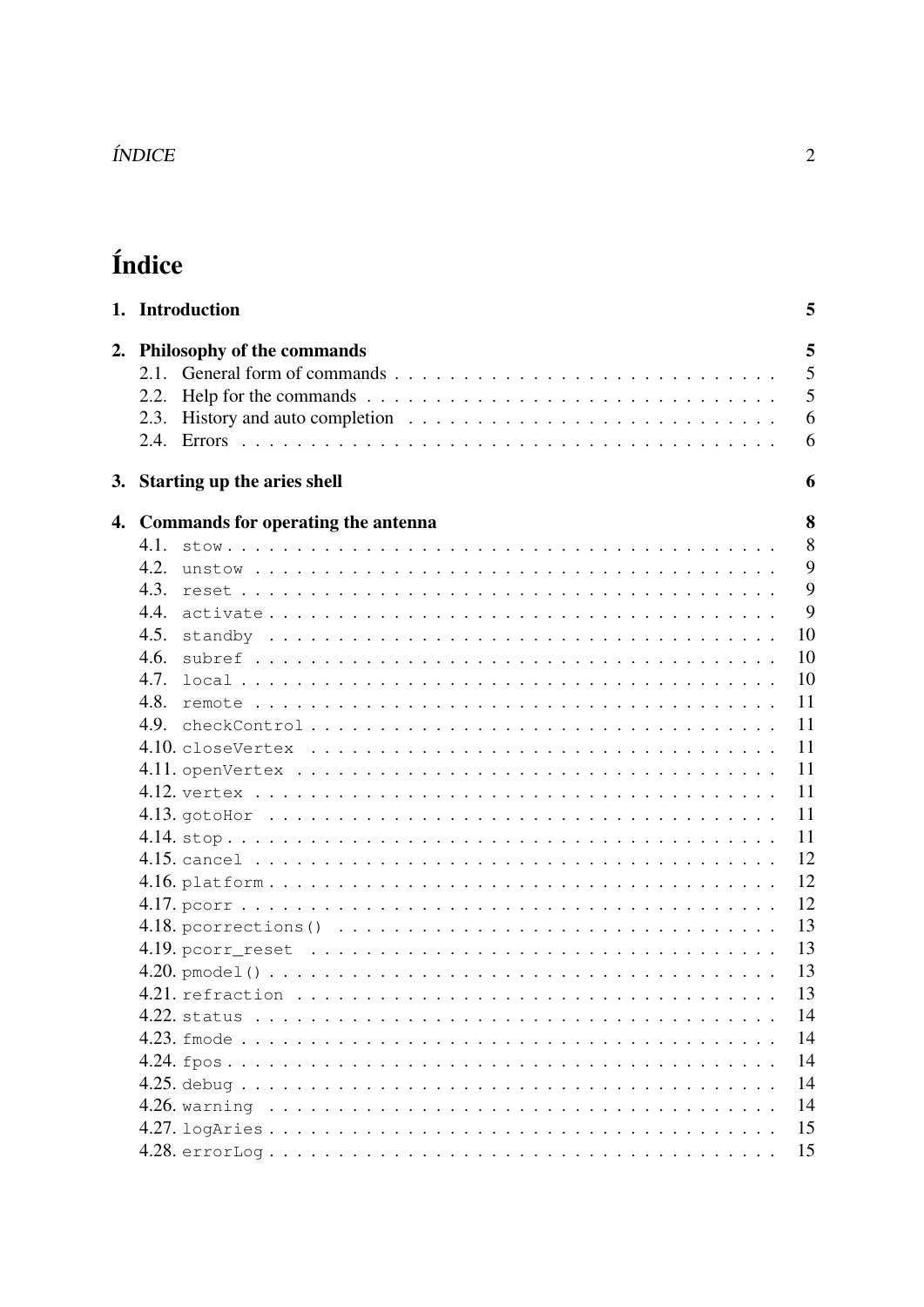### ÍNDICE 3

| 15<br><b>5.</b> General commands |                                                                                                               |  |  |  |  |  |  |
|----------------------------------|---------------------------------------------------------------------------------------------------------------|--|--|--|--|--|--|
| 5.1.                             | 15                                                                                                            |  |  |  |  |  |  |
| 5.2.                             | 15                                                                                                            |  |  |  |  |  |  |
| 5.3.                             | 15                                                                                                            |  |  |  |  |  |  |
| 5.4.                             | 16                                                                                                            |  |  |  |  |  |  |
|                                  | 16<br><b>6.</b> Scripting commands                                                                            |  |  |  |  |  |  |
|                                  | 16                                                                                                            |  |  |  |  |  |  |
|                                  | 16                                                                                                            |  |  |  |  |  |  |
|                                  | 17                                                                                                            |  |  |  |  |  |  |
|                                  | 17<br>7. Frontends and backends                                                                               |  |  |  |  |  |  |
| 7.1.                             | 17                                                                                                            |  |  |  |  |  |  |
| 7.2.                             | 17<br>heterodynefrontend.attenuation                                                                          |  |  |  |  |  |  |
| 7.3.                             | 18                                                                                                            |  |  |  |  |  |  |
| 7.4.                             | 18<br>heterodynefrontend.connectFeed                                                                          |  |  |  |  |  |  |
| 7.5.                             | 18<br>heterodynefrontend.numberOfUsedFeeds                                                                    |  |  |  |  |  |  |
| 7.6.                             | 18<br>heterodynefrontend.checkAvailableFeed                                                                   |  |  |  |  |  |  |
| 7.7.                             | 18                                                                                                            |  |  |  |  |  |  |
| 7.8.                             | 18<br>heterodynefrontend.resetFeedConnections                                                                 |  |  |  |  |  |  |
| 7.9.                             | 18<br>heterodynefrontend.connections                                                                          |  |  |  |  |  |  |
|                                  | 19                                                                                                            |  |  |  |  |  |  |
|                                  | 19                                                                                                            |  |  |  |  |  |  |
|                                  | 19                                                                                                            |  |  |  |  |  |  |
|                                  | 19<br>$7.13.$ optical frontend. focus $\ldots \ldots \ldots \ldots \ldots \ldots \ldots \ldots \ldots \ldots$ |  |  |  |  |  |  |
|                                  | 19                                                                                                            |  |  |  |  |  |  |
|                                  | 20                                                                                                            |  |  |  |  |  |  |
|                                  | 20                                                                                                            |  |  |  |  |  |  |
|                                  | 20                                                                                                            |  |  |  |  |  |  |
|                                  | 20                                                                                                            |  |  |  |  |  |  |
|                                  | 20                                                                                                            |  |  |  |  |  |  |
|                                  | 20<br>7.20. continuumBackend.connectedSections                                                                |  |  |  |  |  |  |
|                                  | 20<br>$7.21.$ continuumBackend.setIntegrationTime                                                             |  |  |  |  |  |  |
|                                  | 21<br>7.22. continuumBackend.setGain                                                                          |  |  |  |  |  |  |
|                                  | 21<br>$7.23.$ spectralBackend $\ldots \ldots \ldots \ldots \ldots \ldots \ldots \ldots \ldots \ldots$         |  |  |  |  |  |  |
|                                  | 21<br>7.24. spectralBackend.setIntegrationTime                                                                |  |  |  |  |  |  |
|                                  | 21<br>$7.25.$ spectralBackend.setSetup                                                                        |  |  |  |  |  |  |
|                                  | 21                                                                                                            |  |  |  |  |  |  |
|                                  |                                                                                                               |  |  |  |  |  |  |
|                                  | 21<br>8. Catalogs: sources and lines                                                                          |  |  |  |  |  |  |
| 8.1.                             | 21                                                                                                            |  |  |  |  |  |  |
| 8.2.                             | 22                                                                                                            |  |  |  |  |  |  |
| 8.3.                             | 22                                                                                                            |  |  |  |  |  |  |
| 8.4.                             | 23                                                                                                            |  |  |  |  |  |  |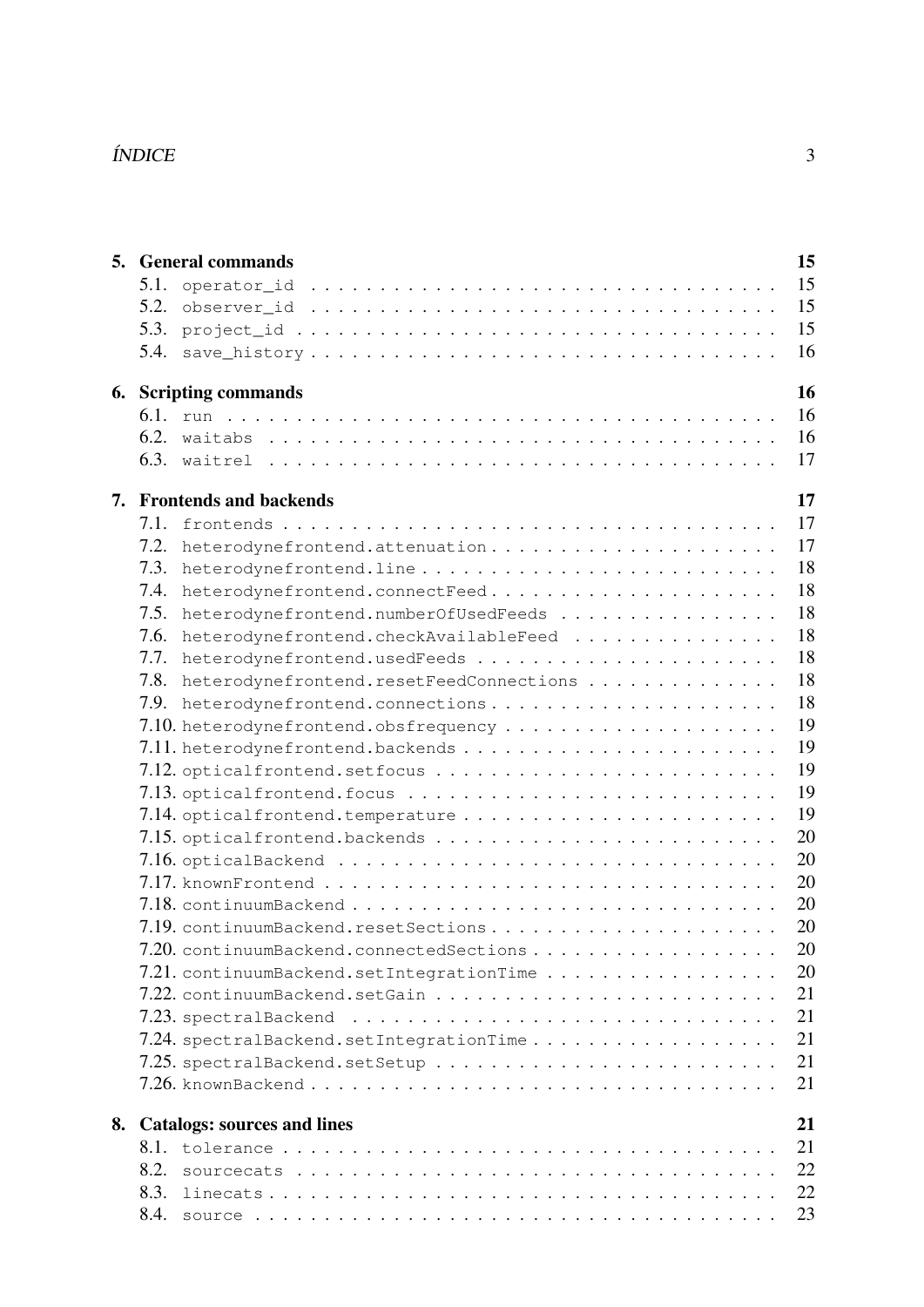# $\emph{fNNICE}$

| 9. Patterns | 23                                                                                                                  |
|-------------|---------------------------------------------------------------------------------------------------------------------|
| 9.1.        | 23<br>reference () $\ldots \ldots \ldots \ldots \ldots \ldots \ldots \ldots \ldots \ldots \ldots$                   |
| 9.2.        | 24<br>calibrate()                                                                                                   |
| 9.3.        | 24<br>setTrajectoryParams()                                                                                         |
| 9.4.        | 25<br>trajectoryParams()                                                                                            |
| 9.5.        | 25                                                                                                                  |
| 9.6.        | 25                                                                                                                  |
| 9.7.        | 25                                                                                                                  |
| 9.8.        | 25                                                                                                                  |
|             | 26                                                                                                                  |
|             | 26<br>9.10. holography $\ldots \ldots \ldots \ldots \ldots \ldots \ldots \ldots \ldots \ldots \ldots \ldots \ldots$ |
|             | 27                                                                                                                  |
|             | 27                                                                                                                  |
|             | 27                                                                                                                  |
|             | 28                                                                                                                  |
| 10. Others  | 28                                                                                                                  |
|             | 28                                                                                                                  |
|             | 28                                                                                                                  |
|             | 28                                                                                                                  |
|             | 28                                                                                                                  |
|             | 28<br>10.5. opacity () $\ldots \ldots \ldots \ldots \ldots \ldots \ldots \ldots \ldots \ldots \ldots \ldots \ldots$ |
|             | 28                                                                                                                  |
|             | 29<br>11. Examples of use cases                                                                                     |
|             | 29                                                                                                                  |
|             | 29                                                                                                                  |
|             | 29                                                                                                                  |
|             | 30                                                                                                                  |
|             | 31                                                                                                                  |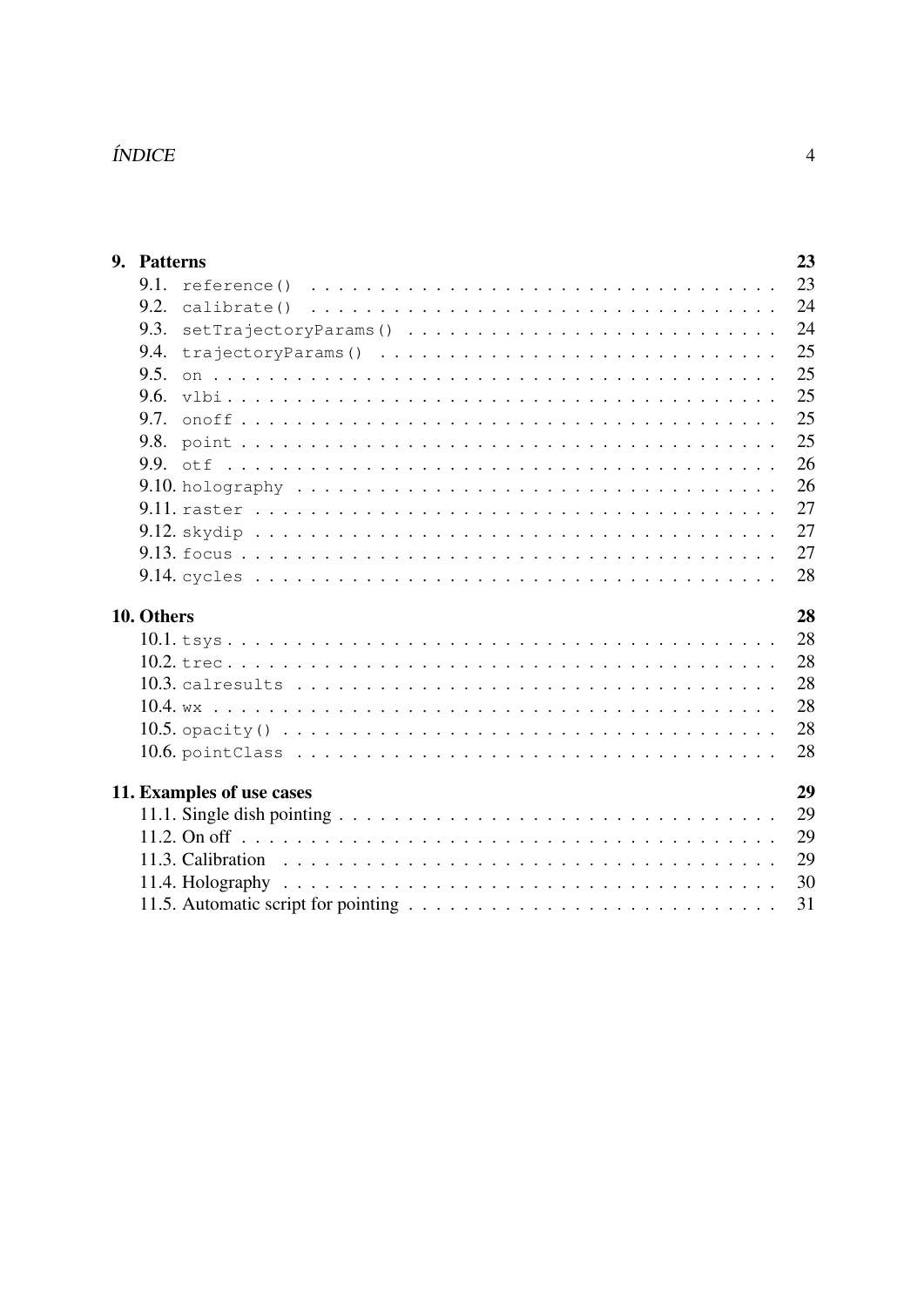# 1. Introduction

The ARIES21 (Antena Radioastronómica Milimétrica para el siglo 21) 40 m antenna at the OAN facilities in Yebes is controled by an interactive shell based on iPython called "aries". This shell is a client application whose philosophy mimics "apecs" (APEX command control system). Some of the available commands have the same names as the "apecs" ones but are implemented in a different way.

As with APEX, the ARIES Control Software is based on the Alma Common Software Infrastructure. All the hardware and software elments are implemented as software modules whose interface is published and available to all the other modules using CORBA calls via the ACS as a transport layer.

"aries" is an interactive iPython shell with commands that allow to create high level typical astronomical observations and some of the most common commands to operate the antenna and set up some instruments.

# 2. Philosophy of the commands

The interactive shell uses iPython and as such inherits all its features. Within the aries command line interface, it is possible to use all Python packages installed in the computer. This allows to create powerfull scripts or macros for automatic and repetitive operations. In order to load a python module the python import instruction should be used.

# 2.1. General form of commands

All commands follow the Python syntax; a typical command is a name followed by an opening parenthesis, parameters and finished by a closing parenthesis. For example:

command(parameter1='option1', parameter2=double\_value, parameter3=[Python list])

Parameters for commands may be of any valid Python type. It is possible to pass parameters without specifying the name of the parameter, For example:

```
command('option1', double_value, [Python list])
```
but in this case parameters should be sorted according to the expected order of the command. By specifying the parameter names it is possible to give parameters in any order, like here: command(parameter2=double\_value, parameter3=[Python list], parameter1='option1')

#### 2.2. Help for the commands

It is possible to obtain help from the commands by typing:

help command

The help will show the help and the last parameter values used with this command. All available commands for controling the antenna are obtained by typing:

help aries

They are organized in several subsets: general, catalogs, instruments, target, pattern, antenna, and engineer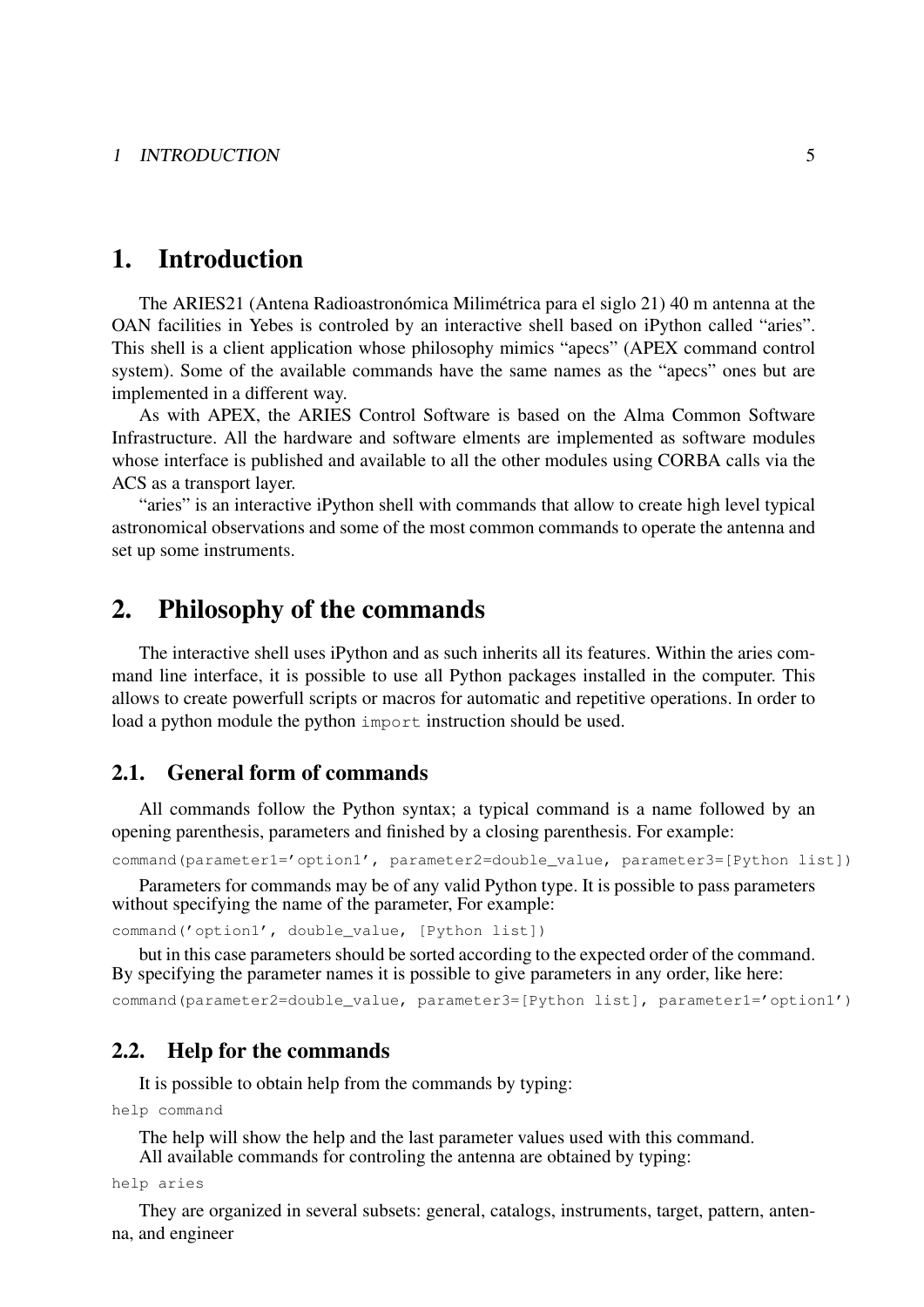#### 3 STARTING UP THE ARIES SHELL 6

#### 2.3. History and auto completion

iPython keeps the history of the commands and therefore remembers them. It is possible to recover them by typing the first letters of the command and pressing the "up" arrow. The first letters should be enough to avoid ambiguity. IPython history is stored by default in file history located in folder .ipython.

The shell also has autocompletion and will show all commands that match the typed letters. To activate it, type the first letters, and press the "tab" keyword. When using autocompletion take into account that not only the aries commands are available but any command included in the imported python packages. Autocompletion will also show variables, both global and local ones created by the user, within the aries21 environment.

#### 2.4. Errors

Some commands may generate a warning or an error which will be shown with a color code. Important errors will be displayed in red, normal errors in fucsia and warnings in turquoise. These errors are generated by internal procedure  $errorLog()$  which accepts two parameters: the line to be displayed and an integer code with the level of the error. For example, a severe error is displayed in this way:

errorLog("The observing engine component raised an exception which has been logged", 3)

aries21 also catches software errors generated when calling functions. The error system provides two levels of information, one for the user and one for the developer. This behaviour can be switched on or off with warnings() command which accepts one parameter (on or  $off)$ :

warnings(on)

but will only affect commands typed after the switch. If the error is not catched, IPython will generate a stream of colored lines with the name of the called functions and the number of the line in the file. If this happens please inform the aries21 software developers (for the time being the author of this report).

# 3. Starting up the aries shell

The aries shell may be started from any place in the developer account by typing: aries. The command line interface requires several environment variables to operate correctly, which should be located in .bash\_profile. Below we show an example where required variables are exported:

```
# Directory where data are stored
export ARIESDATA=$HOME/data
# Directory where modules are stored
export ARIESROOT=$HOME/introot
# Directory where catalogs are stored
export ARIESCATA=$HOME/aries21/Catalogs
#
export ARIES_PROJECT_ID="N-00.C-0004-2008"
```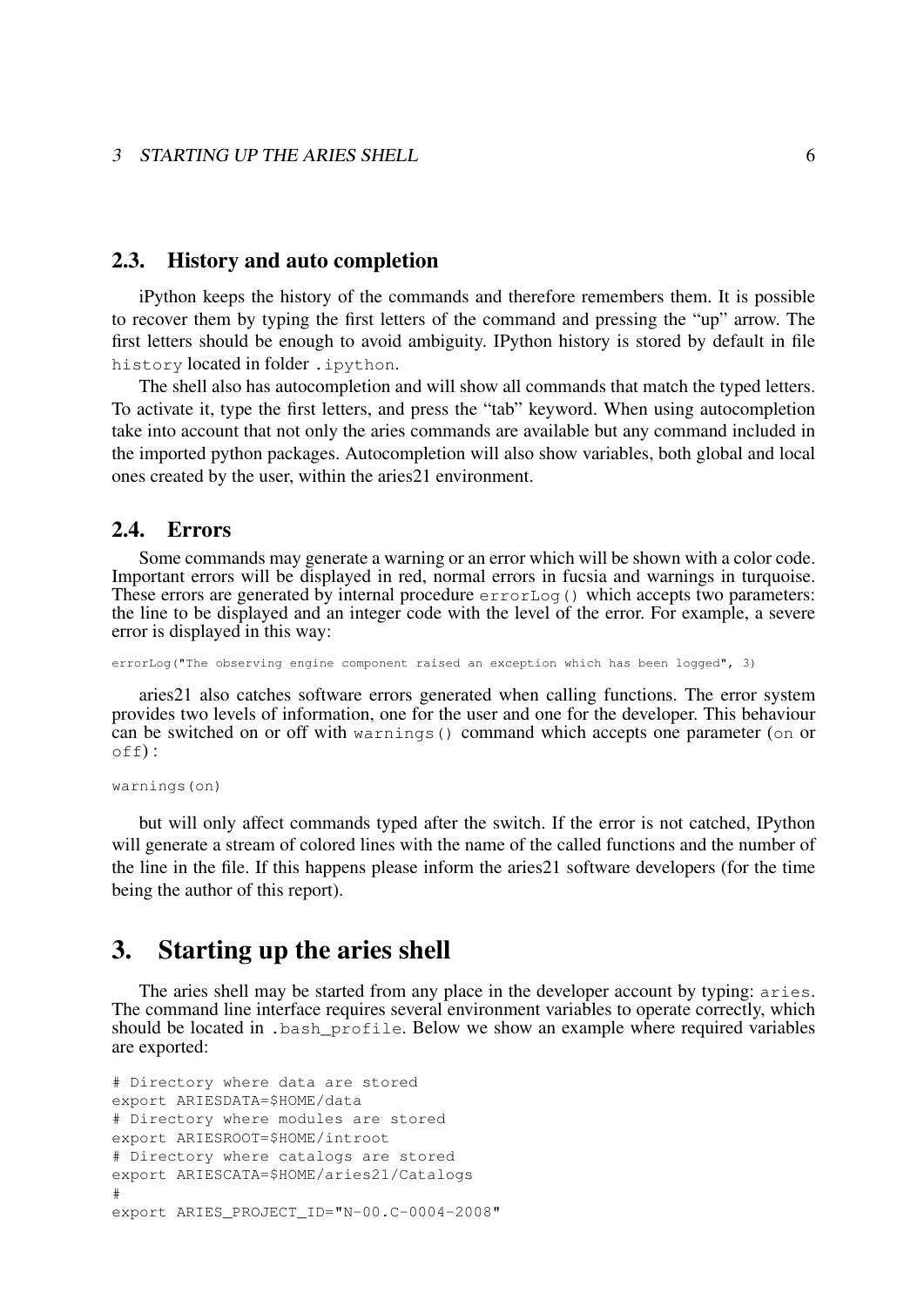#### 3 STARTING UP THE ARIES SHELL 7 7

- Environment variable ARIESCATA is used to locate the directory where system catalogs are looked for
- ARIES\_PROJECT\_ID serves for classifying the projects. The identification for the project is a formatted string which will be setup by the staff of the observatory. During the commissioning of the antenna we are using  $N-00$ . C-000X-20YY. N stands for "internal OAN project". X is a digit which is incremented when the author estimates that tests for major version changes have been acomplished and new ones are required and YY is a two digit year number since 2000. In this way the data can be clasified minimizing the clutter.
- Data are stored in a different host and in folder ARIESDATA and in a subdirectory labelled with the ARIES PROJECT ID value.
- Environment variable ARIESROOT is required by the whole ACS system and not only by the aries shell.

When the command line interface starts, it launches a number of tasks.

- 1. It initializes all required components. This phase may take some time to complete and hence delay the start time.
- 2. It boots the antenna. This phase also takes some time since many actions are performed here. The boot time depends on the current antenna status.
- 3. It initializes the shell and therefore runs several procedures inside, like checking the NTP for servers "ariesobs", and "ariesacu" and looking for the DUT1 in the IERS internet server.
- 4. It asks for the operator and observer names. The startup pauses here until the user enters two letters for each request.
- 5. Finally it shows the status of the antenna, along several lines. One line per motor (or mirror) in which each line displays the status, position and position error for each motor.

If the ARIES\_PROJECT\_ID variable is not available, the shell will request a valid one to the user.

Below is included an example of a successful startup. If any phase described before does not complete successfully, a message will appear in the startup and the shell may throw errors and possibly will not complete the rest of the process:

```
This step will delay several seconds ....
Initializing required components....
Startup sequence for the antenna ....
   Setting tolerance to 2'' (HPBW = 18''). You may change it manually
  Setting tolerance to 8' (HPBW = 72'). You may change it manually
  Setting tolerance to 8'' (HPBW = 72''). You may change it manually
  Setting tolerance to 19'' (HPBW = 189''). You may change it manually
Please tune the MITEQ to 12750 MHz to avoid interferences
   Setting tolerance to 27' (HPBW = 265'). You may change it manually
```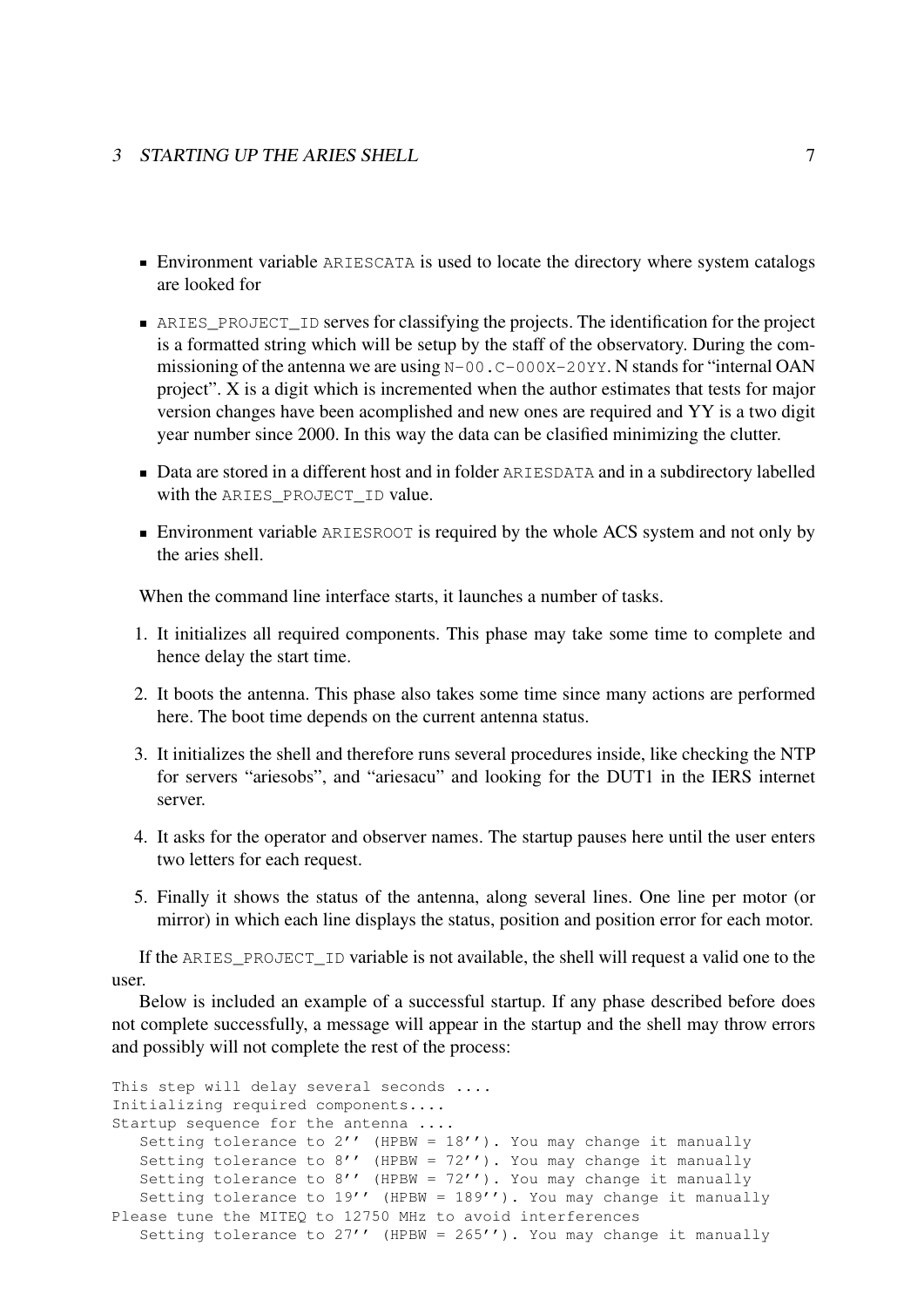#### 4 COMMANDS FOR OPERATING THE ANTENNA 8

```
Please tune the MITEQ to 12750 MHz to avoid interferences
  Setting tolerance to 32'' (HPBW = 318''). You may change it manually
   Setting tolerance to 70'' (HPBW = 696'). You may change it manually
  Setting tolerance to 50'' (HPBW = 497'). You may change it manually
  Setting tolerance to 14'' (HPBW = 133''). You may change it manually
Equatorial offsets cannot be used with a horizontal source. Resetting reference offsets
 Reference position: 0.000000 0.000000 arcsecs
Re-setting focus offsets to 0.0
  Pointing corrections due to focus are: 0.000000 0.000000
   (focus) Final pointing corrections are: 0.000000 0.000000
  Re-setting accumulated pcorr CA (Az) offset to 0.0 arcsec.
   Re-setting accumulated pcorr IE (El) offset to 0.0 arcsec.
Welcome to the ARIES Command Line Interface v1.134 2011-06-22. (c) MPIfR, OAN
Type help(aries) to get help. Hit CTRL-D to quit.
NTP Time offset @ ariesobs is correct : -0.00024 secs
NTP Time offset @ ariesfits is correct : -0.000011 secs
DUT1: -0.300000 secs
M1: stopped. Current position: 312.43452, 18.15619
M2: slewing. Current position: 0.00 -0.00 -0.00 -0.00 -0.00 D.00 Errors: 0.00 -0.00
        El Table offset position: -6.00 17.02 -8.45 -0.02 0.00
M2PS: standby. Current position: 4.48964 Error: 0.00000
M3POS: stopped. Current position: 161.85668 Error: 0.05329
M3R: standby. Current position: 89.91217 Error: 0.08783
M4A: standby. Current position: -0.73566 Error: 0.00000
M4B: standby. Current position: 0.98095 Error: 0.00000
```
# 4. Commands for operating the antenna

This is a list of low level commands that command the antenna. These commands usually take effect after typing them although some of them may require some time to complete. In that case the system will warn the user but will not block the prompt except in some cases.

# 4.1. stow

stow()

This command stows the antenna in a survival position and inserts the stow pins. The position for stow in elevation is 89.57 degrees. There are two available stow positions in azimuth: 45 and 405 degrees and this command will choose the nearest. The time to fully stow the antenna once it has reached its final position is 15 seconds. When issuing this command all pointing corrections (pointing model, manual pointing corrections and refraction) are disabled, any tracking table cleared, the vertex closed and the antenna is sent to the closest stow position. The user may get some information about these operations when issuing this command. In order to execute this command the main drives should be active first. Failure to do so will generate an error.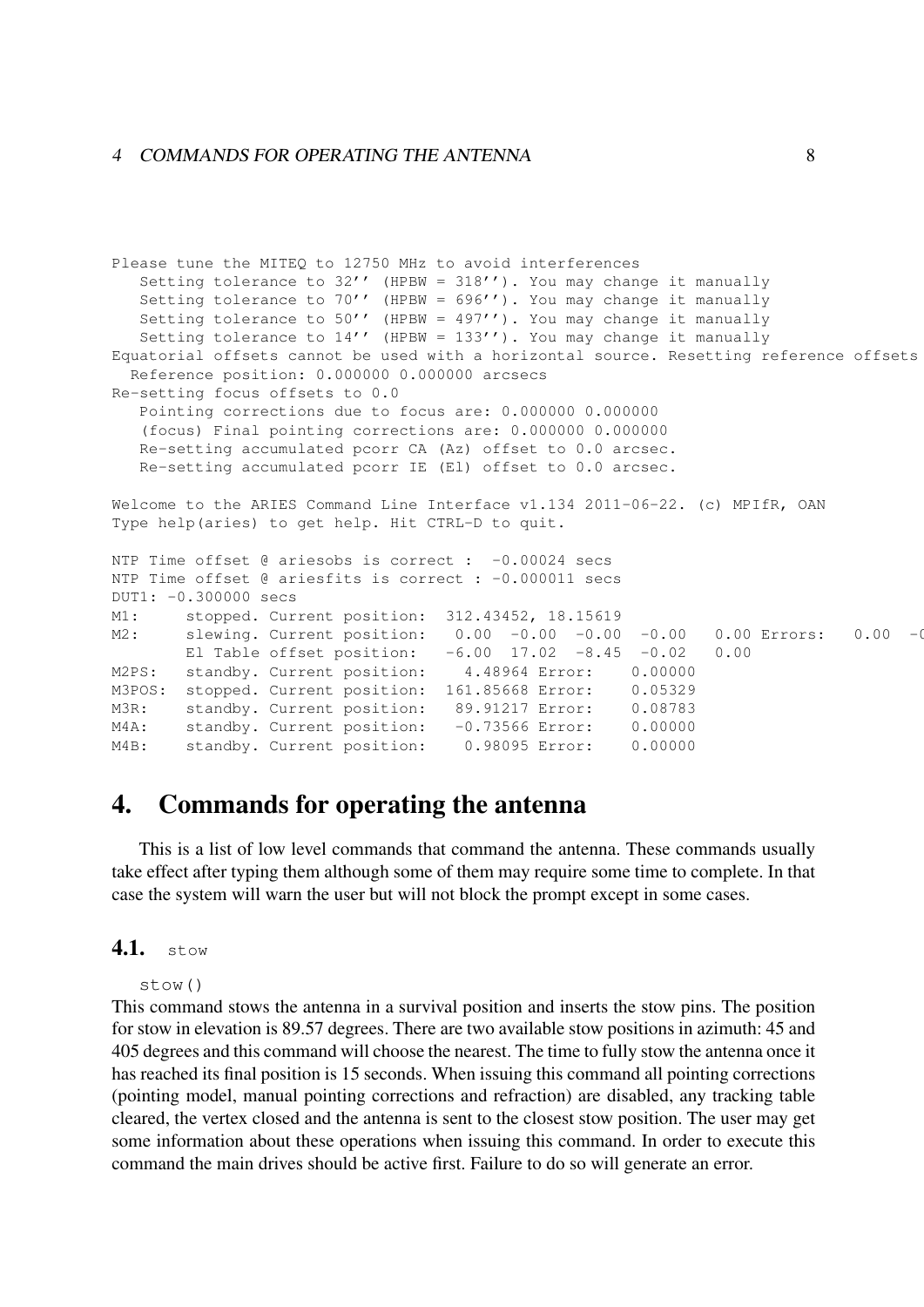# 4.2. unstow

#### unstow()

This command unstows the antenna from the survival position withdrawing the stow pins. The time to fully unstow the antenna is 15 seconds. The antenna remains in the stow position until another command sends it to a different position. In order to execute this command the antenna does not need to be active first. This command is not the opposite to the "stow()" command, since neither the vertex is opened nor the pointing model is loaded.

# 4.3. reset

#### reset('motor\_system')

This command resets the specified motor system. It should be used when a motor drive generates an error and once it has been fixed. Sometimes the error does not require any operation to be performed by the OAN personnel since the error may be temporary. This command can be used in any circumstance (even if there are no errors present) if the motor drive is not active. After the command the motor remains in standby.

By default this command resets the main drives (azimuth and elevation). Other motor drives can be specified using the appropiate parameter. Allowed parameters are:

- $\blacksquare$  'm1' for the main drives.
- $\blacksquare$  'm2' for the subreflector drives.
- 'm2ps' for the primary secondary motor drive,
- 'm3p' for the Nasmyth position drive,
- $\blacksquare$  'm3r' for the Nasmyth redirection drive which points towards M4 or M4'.
- 'm4a' for the secondary Nasmyth redirection drive single dish branch,
- 'm4b' for the secondary Nasmyth redirection drive VLBI branch.

### 4.4. activate

#### activate('motor\_system')

This command activates the specified motor system. By default it will activate the main drives, azimuth and elevation. Other motor drives can be specified as a parameter. Allowed parameters are:

- 'm1' for the main drives,
- $\blacksquare$  'm2' for the subreflector drives.
- 'm2ps' for the primary secondary motor drive,
- 'm3p' for the Nasmyth position drive,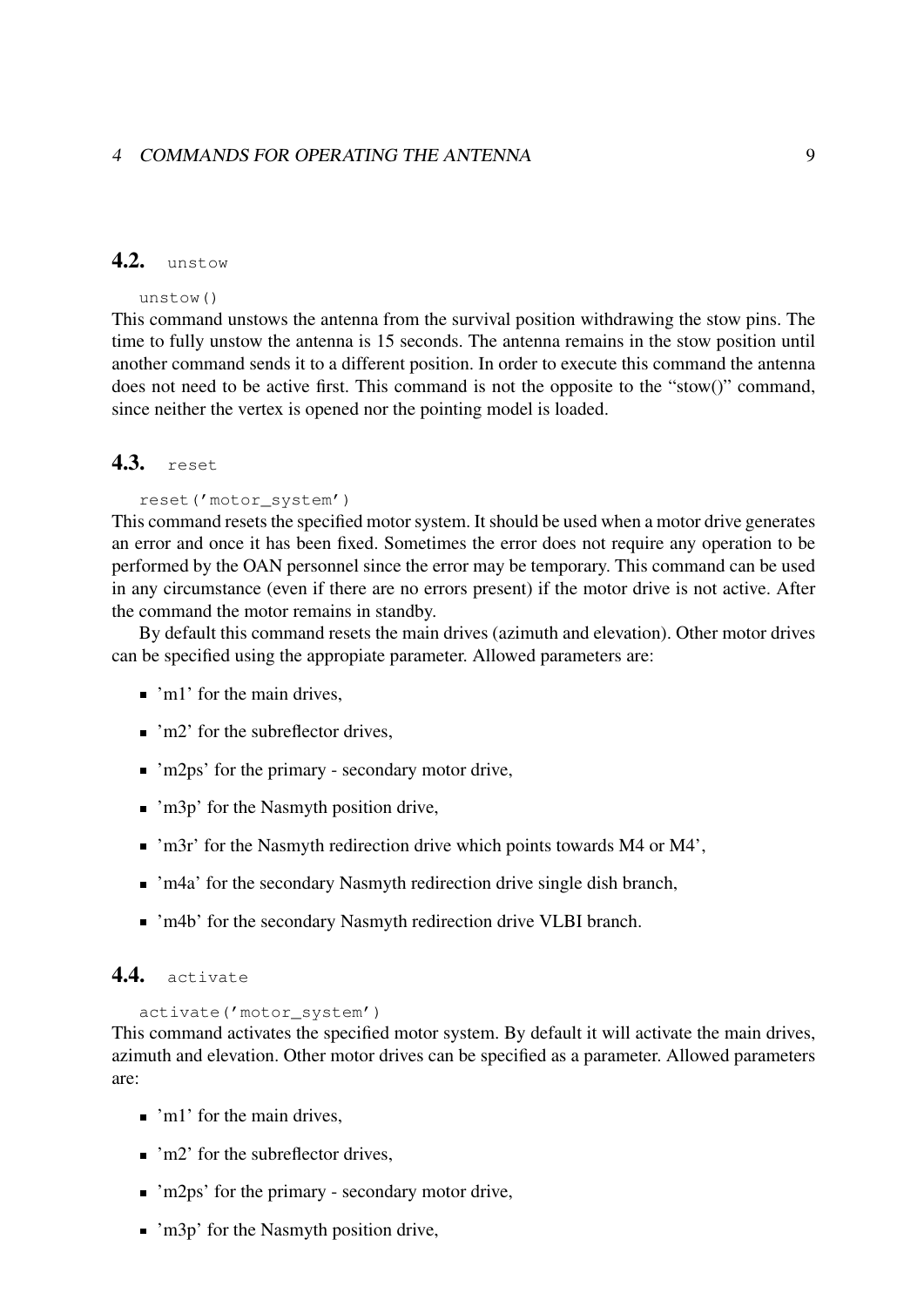#### 4 COMMANDS FOR OPERATING THE ANTENNA 10

- 'm3r' for the Nasmyth redirection drive which points towards M4 or M4',
- 'm4a' for the secondary Nasmyth redirection drive single dish branch,
- 'm4b' for the secondary Nasmyth redirection drive VLBI branch.

Each motor drive may have a different activation time. Main drives tipically require 7 seconds for security reasons (the beacon is lighted and the acustic alarm activated). All the other systems tipically require 1 second.

#### 4.5. standby

#### standby('motor\_system')

This command deactivates the specified motor system. Brakes are applied and amplifiers are switched off. By default it will deactivate the main drives: azimuth and elevation. Other motor drives can be specified as a parameter. Allowed parameters are:

- 'm<sup>1</sup>' for the main drives.
- $\blacksquare$  'm2' for the subreflector drives.
- 'm2ps' for the primary secondary motor drive,
- 'm3p' for the Nasmyth position drive,
- 'm3r' for the Nasmyth redirection drive which points towards M4 or M4',
- 'm4a' for the secondary Nasmyth redirection drive single dish branch,
- 'm4b' for the secondary Nasmyth redirection drive VLBI branch.

### **4.6.** subref

```
subref('m2tablemode')
```
This command loads an offset versus elevation M2 table. This table has been obtained after careful focus measurements at different frequencies, but was mainly determined at 22 GHz. Allowed parameters are:

- 'astro' for astronomy observations. All axis, except X move depending on elevation.
- 'geo' for geodetic VLBI observations. All axis remain stopped except Y which depends on elevation. In this way the focus remains unchanged at any position.

# 4.7. local

#### $local()$

This command transfers the control of the ACU from the shell to the Local Control Panel (LCP) in the control room. This command is very useful before closing the interactive shell and the whole ACS system.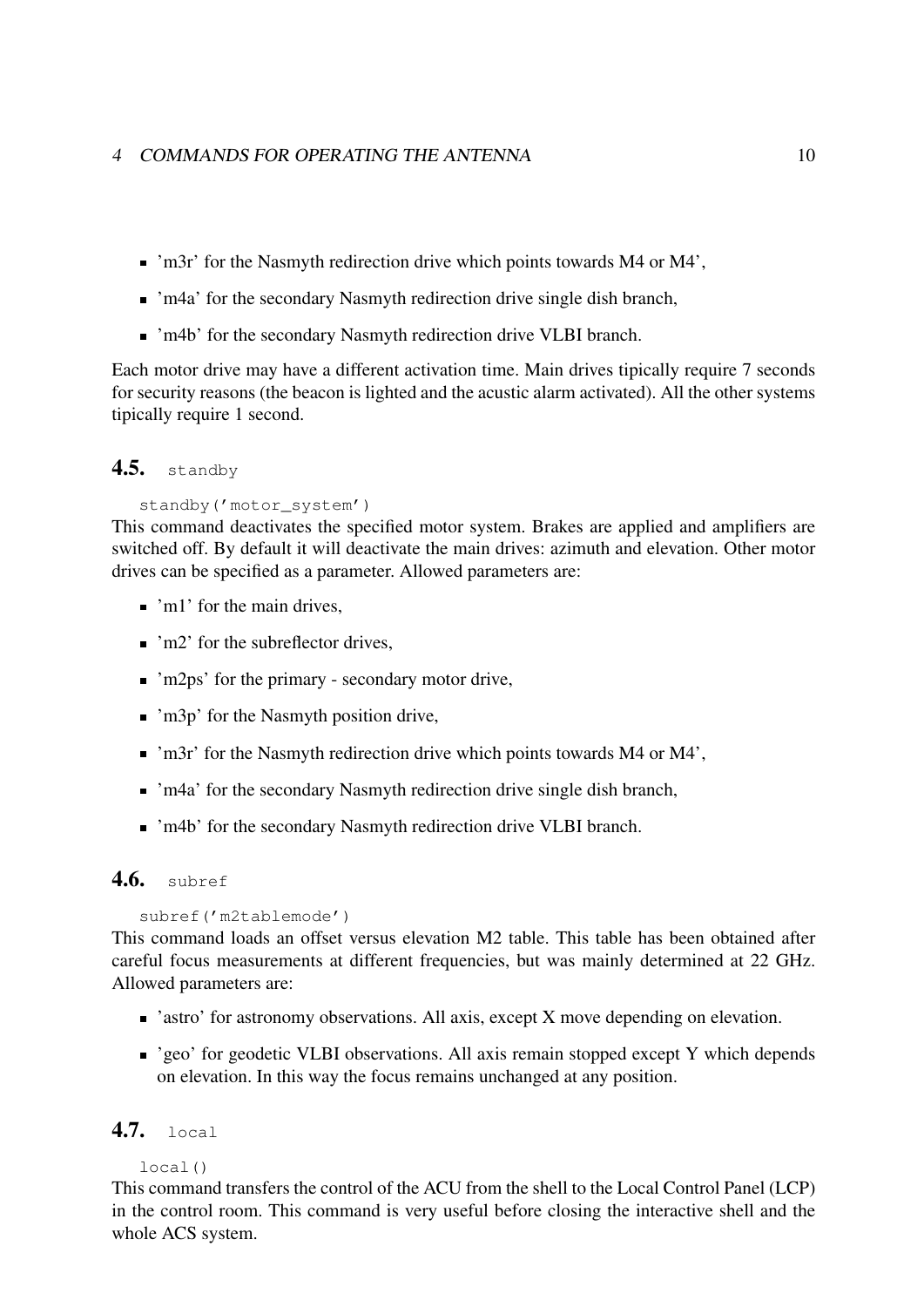# 4.8. remote

```
remote()
```
This command gets the control of the ACU from any Local Control Panel (LCP). If the control is in the Hand Held Panel (HHP) go first to the servo room and switch the HHP key to the central position. After this operation the control will be under the LCPs and it will be possible to issue a remote () command and get the remote control of the antenna.

# 4.9. checkControl

```
checkControl()
```
This command reports where the ACU control is. Valid answers are: "remote", "LCP Control", "LCP Servos", "LCP Receivers", "HHP", "Diagnosis".

# 4.10. closeVertex

```
closeVertex()
```
This command closes the vertex. The system takes 70 seconds to close the 8 petals, but it does not block the command shell.

# 4.11. openVertex

```
openVertex()
```
This command opens the vertex. The system takes 70 seconds to open the 8 petals, but it does not block the command shell. The command informs the user about the estimated time to fully open the vertex.

# 4.12. vertex

```
getVertex()
```
This command informs about the state of the vertex: "opened", "closed", "opening" or "closing".

# **4.13.** gotoHor

```
gotoHor('azimuth', 'elevation')
This command sends the antenna to a given horizontal position. Allowed positions for azimuth
are -60 to 425, and for elevation 3 to 90. Positions out of this range will generate an error. The
antenna moves at a maximum speed of 1 deg/s in elevation and 2 degs/s in azimuth to reach the
commanded position. Pointing corrections already active are applied when using this command.
```
# 4.14. stop

```
stop('motor_system')
```
If this command is used without parameters it stops azimuth and elevation axis and clears any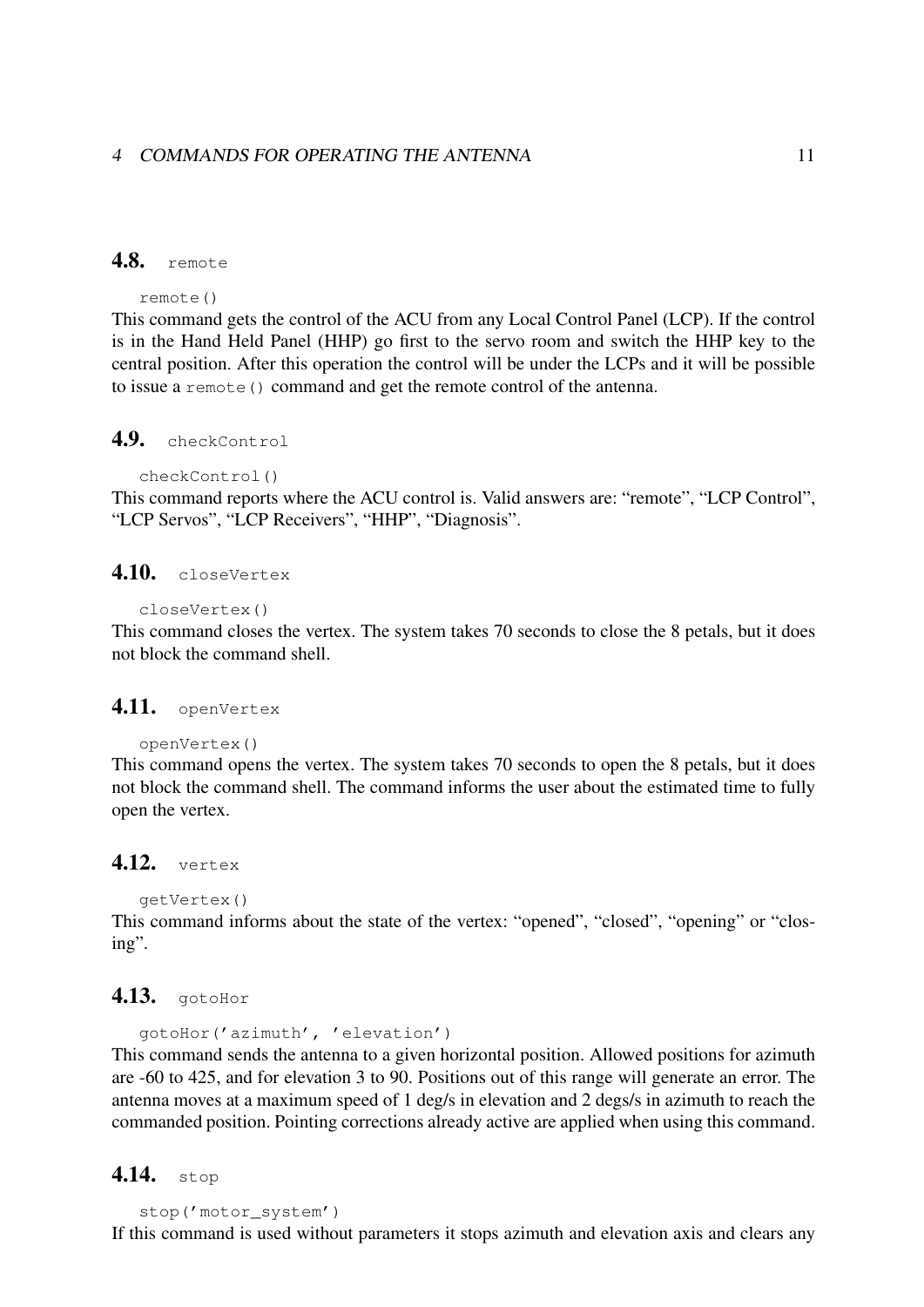#### 4 COMMANDS FOR OPERATING THE ANTENNA 12

tracking table. Sometimes this command is useful to reset previous observations in the ACU that could not finish or were not properly completed and cleared out. It is possible to pass a parameter to stop any other motor.

- 'm1' for the main drives,
- $\blacksquare$  'm2' for the subreflector drives.
- 'm2ps' for the primary secondary motor drive,
- 'm3p' for the Nasmyth position drive,
- 'm3r' for the Nasmyth redirection drive which points towards M4 or M4',
- 'm4a' for the secondary Nasmyth redirection drive single dish branch,
- 'm4b' for the secondary Nasmyth redirection drive VLBI branch.

# 4.15. cancel

#### cancel()

This command stops the current scan and removes any future subscans within the scan, clears any tracking and superposition table and stops any movement in the azimuth and elevation axis. It is very useful to clear some errors in the ACU related to tracking tables, or to unexpected software errors in the observing engine. This is the command to abort a running observation.

### 4.16. platform

#### platform()

This command sends the antenna to position (45,5) after removing all pointing corrections (including the pointing model). At this position it is possible to use the elevator platform to access the subreflector. It is very important to use standby() once the antenna has reached its final position to avoid accidents.

#### 4.17. pcorr

pcorr(azCol0='0', deltaEl0='0', mode='abs', origin='user') Apply a manual pointing correction. Units are arcsecs. In the default mode input values are absolute. Corrections are immediately applied to the antenna and stored in the preparation scan. This means that if the antenna is executing a scan and a correction is sent, it is immediately applied, and this value will be stored in next scan information, not in the current one.

- azCol Collimation error in azimuth [arcsecs]. This is the horizontal angle in the sky.
- deltaEl Collimation error in elevation [arcsecs]. This is the vertical angle in the sky.
- mode Correction mode: "rel", corrections are relative to previous values, "abs", absolute, overriding the previous values.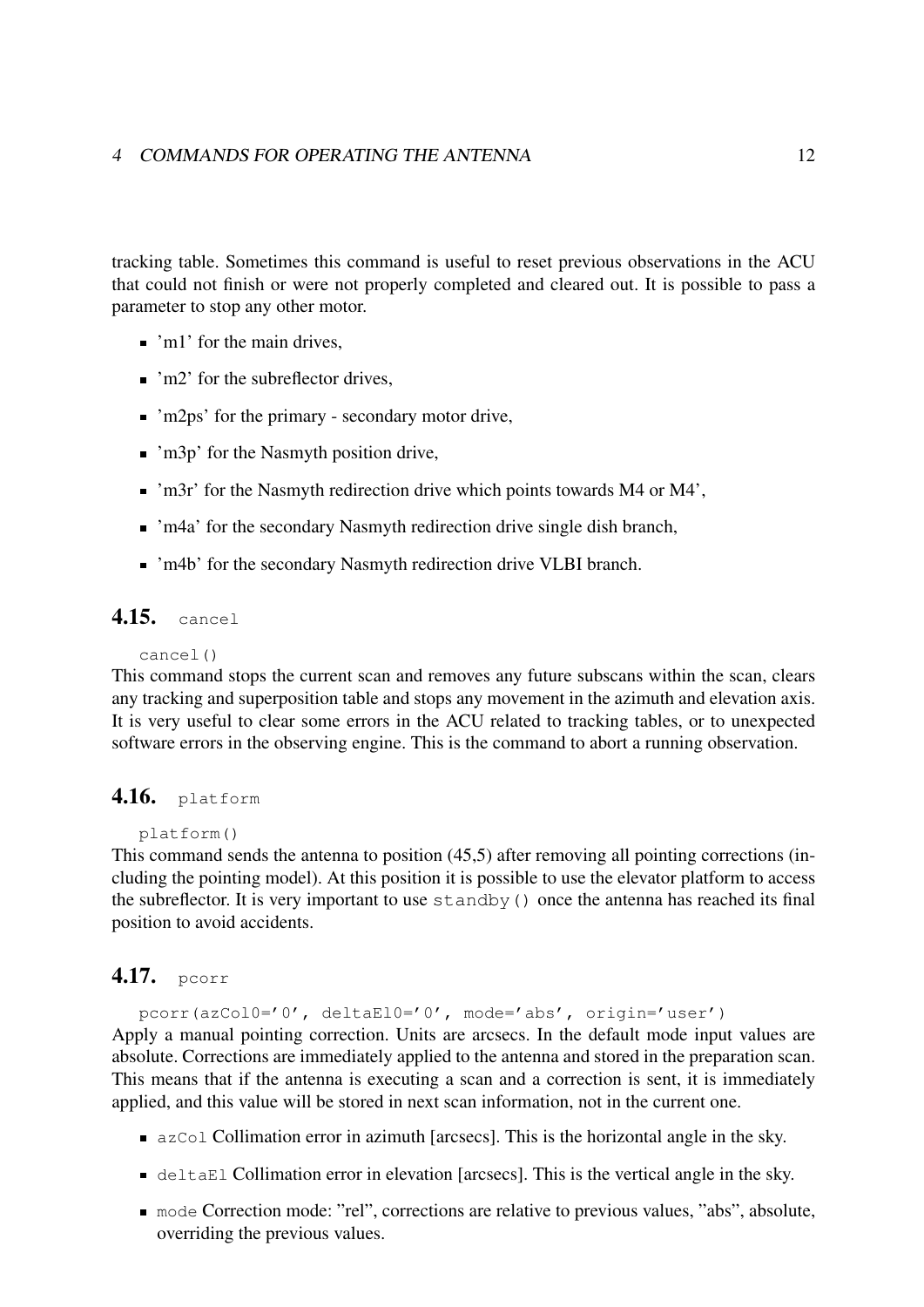#### 4 COMMANDS FOR OPERATING THE ANTENNA 13

origin Correction origin. It may take values "user" and "focus". In both cases the pointing correction is applied but the information is stored in a different place. Usually the required mode is "user".

#### 4.18. pcorrections()

```
pcorrections()
```
This command shows the applied pointing corrections. Below we show an example:

```
ARIES> pcorrections()
Total pointing corrections (arcsecs): Az = 2516, EI = -465 arcsecs
Refraction correction (arcsecs): El = 68
Model pointing corrections (arcsecs): Az = 2641, El = -602 arcsecs
Manual pointing corrections (arcsecs): ColAz = -94, El = 68 arcsecs
Focus pointing corrections (arcsecs): ColAz = 0, El = 0 arcsecs
Pointing model parameters(arcsecs): P1 = 2570, P2 = 54 P3 = 0, P4 = 0, P5 = 0, P7 = -955, P8 = 0, P9 = 465
```
The corrections are displayed in several lines. Each line is self explanatory

#### 4.19. pcorr\_reset

pcorr\_reset()

This commands sets manual pointing corrections to 0.

### $4.20.$  pmodel()

pmodel(p1=0, p2=0, p3=0, p4=0, p5=0, p6=0, p7=0, p8=0, p9=0) Loads a pointing model immediately. Parameters are in arcsecs. See IT-OAN-2007-26 for a full explanation of the parameters used.

- p1. Azimuth encoder offset.
- p2. Azimuth collimation error and Nasmyth positioning errors.
- p3. Lack of orthogonality between azimuth and elevation axis.
- $\bullet$  p4. Tilt of azimuth axis alonf an E-W direction.
- p5. Tilt of azimuth axis alonf a N-S direction.
- p7. Elevation encoder offset.
- p8. Gravitational deformation and Nasmyth positioning errors.
- p9. Gravitational deformation and Nasmyth positioning errors.

# 4.21. refraction

```
refraction(mode='on')
```
This command switches on/off the pointing correction due to refraction.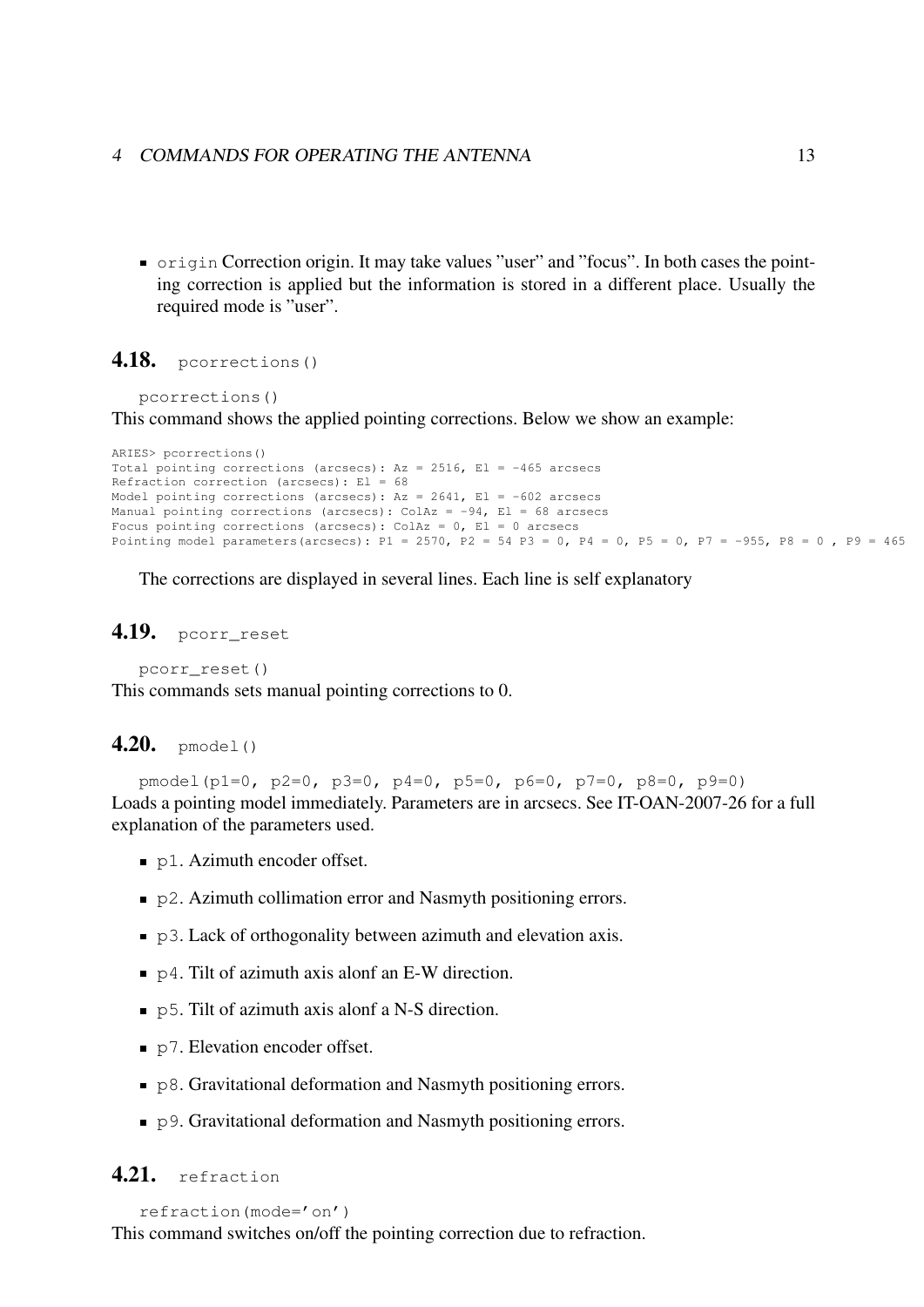# 4.22. status

status()

This command shows the status of the antenna in different lines, using one line per motor. Each line displays the motor status, its position and the positioning error.

```
M1: stopped. Current position: 97.20722, 57.30607
M2: tracking. Current position: -0.00 0.00 0.00 0.00 -0.00 Errors: -0.00
      El Table offset position: -6.00 -7.45 -21.15 0.00 0.00
M2PS: standby. Current position: 4.48037 Error: 0.00000
M3POS: stopped. Current position: 122.72752 Error: 0.03244
M3R: slewing. Current position: 89.91424 Error: 0.08576
M4A: standby. Current position: -0.92655 Error: 0.00000
M4B: slewing. Current position: 0.90490 Error: 0.00000
```
Focus corrections in M2 (subreflector), appear in the second line. The 5 values are X, Y, Z, tilt in X and tilt in Y.

#### 4.23. fmode

fmode(mode)

Sets the antenna to primary or secondary focus. Mode can be any of these two possibilities: "secondary" or "primary". It takes 4 minutes 30 seconds to switch from one mode to the other. The subreflector is set to 0, before moving from primary to secondary or viceversa. When the transition is completed, the subreflector is sent to its position (elevation dependent).

#### 4.24. fpos

fpos $(x, y, z, xt, yt)$ 

Sets the position of the subreflector. Units are mm for x, y and z axis and degrees for xt and yt [degs]. Commanded values are absolute. By default this command sets all values to 0. It may take a long time to move the subreflector to its final position. Use command status() to obtain information on the position of the subreflector.

### 4.25. debug

debug(mode='on') Switches on or off the debug level

#### 4.26. warning

warning(mode='on') Switches on or off the warning level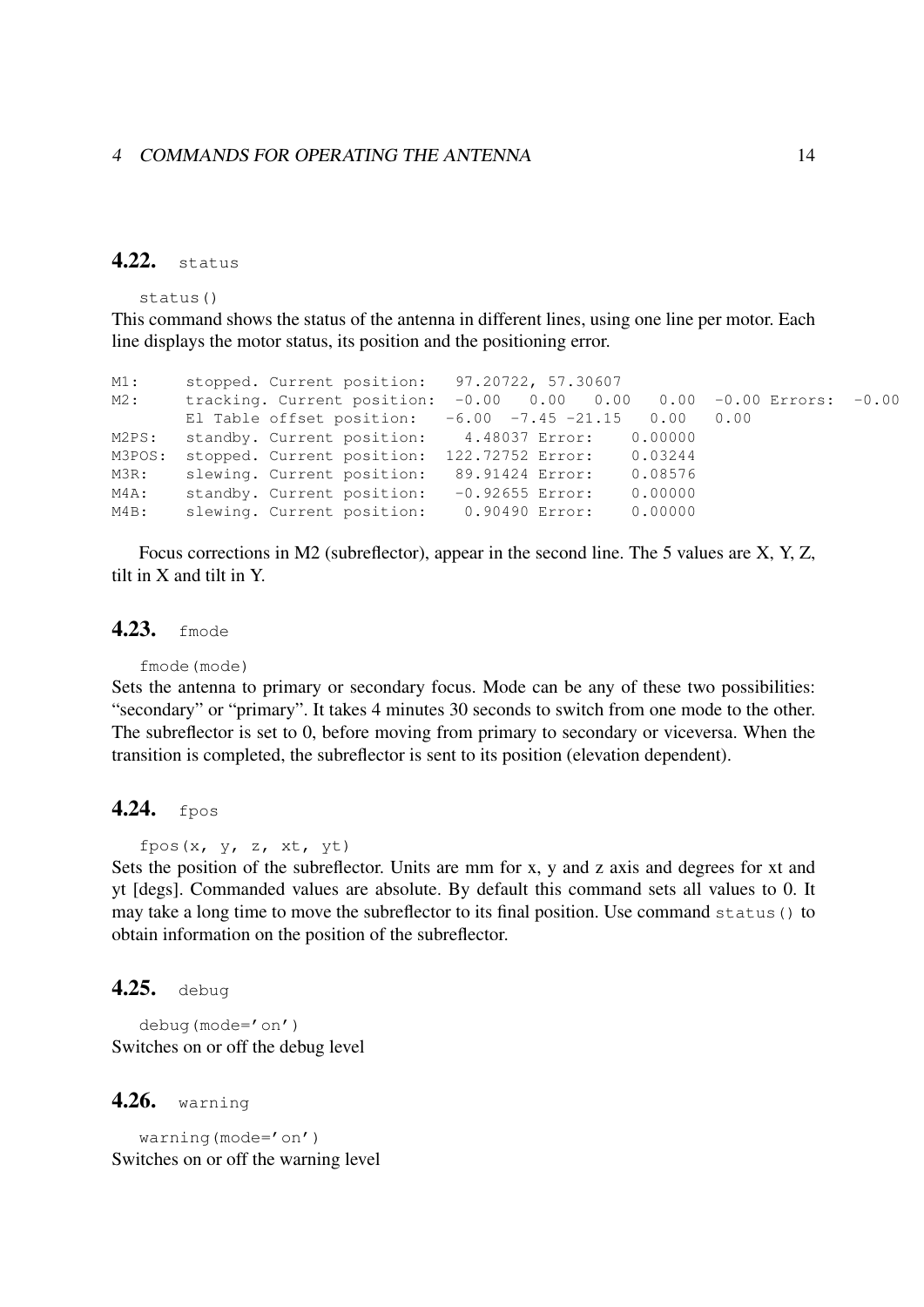#### 5 GENERAL COMMANDS 15

#### 4.27. logAries

logAries(logline, target=0, color=False) Logs information from aries into the opened log file. If the target is 0, it prints a line to the screen and to a log file, if it is 1, it only prints the line to the screen, if it is 2, it only prints the line to the logfile. The log file is controlled by ipython. Every session of aries21 opens a new file named aries21.log.xyz in the HOME directory, where xyz is a 3 digit number. The older the log the larger the number.

# 4.28. errorLog

errorLog(logLine, errorLevel) Prints the error log with the appropiate color according to level. errorLevel: 1 is a warning, 2 is an error, 3 is an important error.

# 5. General commands

#### 5.1. operator\_id

```
operator_id(id='NN')
```
This command is used to supply two initials for the antenna operator. This value is stored in the scan information and in the final FITS file with results.

#### 5.2. observer id

observer\_id(id='NN')

This command is used to supply two initials for the observer. This value is stored in the scan information and in the final FITS file with results.

# 5.3. project\_id

project\_id(pid='O-PP.C-NNNN-YYYY', createDir=False)

Assigns a name to the current project. There is a folder where the results for each project are stored. If the directory does not exist, it may be created by setting the second parameter to True. The meaning of the letters is as follows:

- $\Box$   $\Diamond$  origin of the project. Possible values are:
	- $\bullet$  N OAN
	- S Spain
	- **v VLBI**
	- **x** external
	- K Key program
	- A Aries (staff time)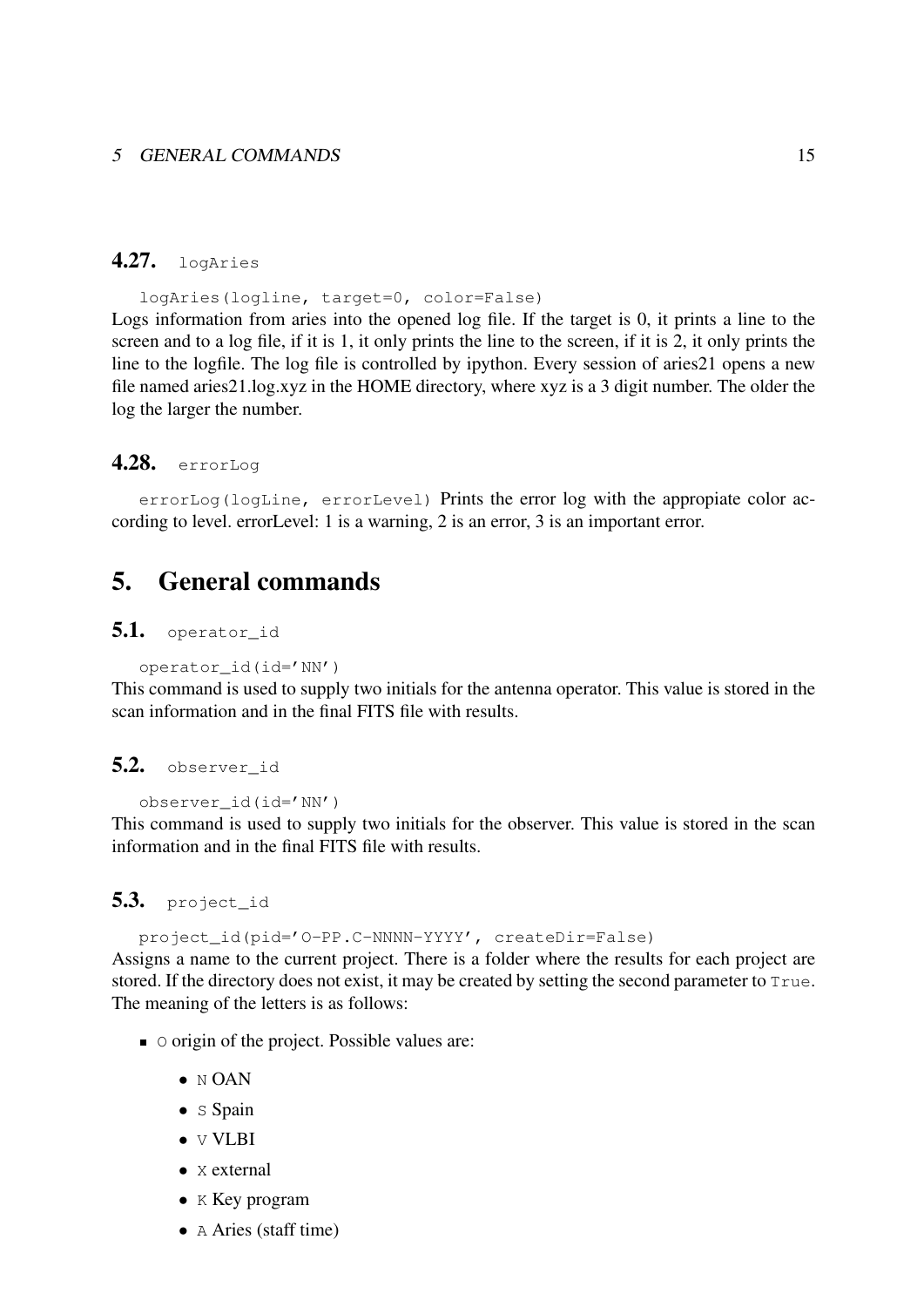#### 6 SCRIPTING COMMANDS 16

- T Technical / Maintenance, / Calibration
- $\blacksquare$  PP = Not appliable in this case. (ESO period.)
- $C = ESO$  category (A-F):
	- A Cosmology
	- B Galaxies and Galactic Nuclei
	- C Interstellar Medium, star formation, Planetary Systems
	- D Stellar Evolution
	- E Undefined
	- F Undefined
- **NNNN** Sequential Number
- **YYYY** year

5.4. save\_history

```
save_history(file='ariesHistory.py')
Writes the command history to the specified file.
```
# 6. Scripting commands

# 6.1. run

```
run(file)
```
Runs an ARIES script allowing for all IPython magics. The whole path has to be provided. The commands should be written in the specified file.

# 6.2. waitabs

waitabs(endTime, verbose = "no", verbperiod =  $120$ ) Waits until the absolute time specified in the command line is reached and blocks the command flow. This command can be aborted with a CTRL-C.

endTime is an ephemeris structure which contains the year, month, day and time of the day. All commands return the start and end time in this format. In case of need it is possible to creat an ephemeris datetime structure by issuing, for example:

```
ARIES> dt = ephem.dateTime(year, month, day, hour, minute, second, millisecond)
```
and use variable dt inside waitabs

"verbose" is a flag that specifies if you want this command to print periodic information on the status of the antenna while the shell is blocked. By default it is "no". "verbperiod" is the period, in seconds, with which the status information is printed.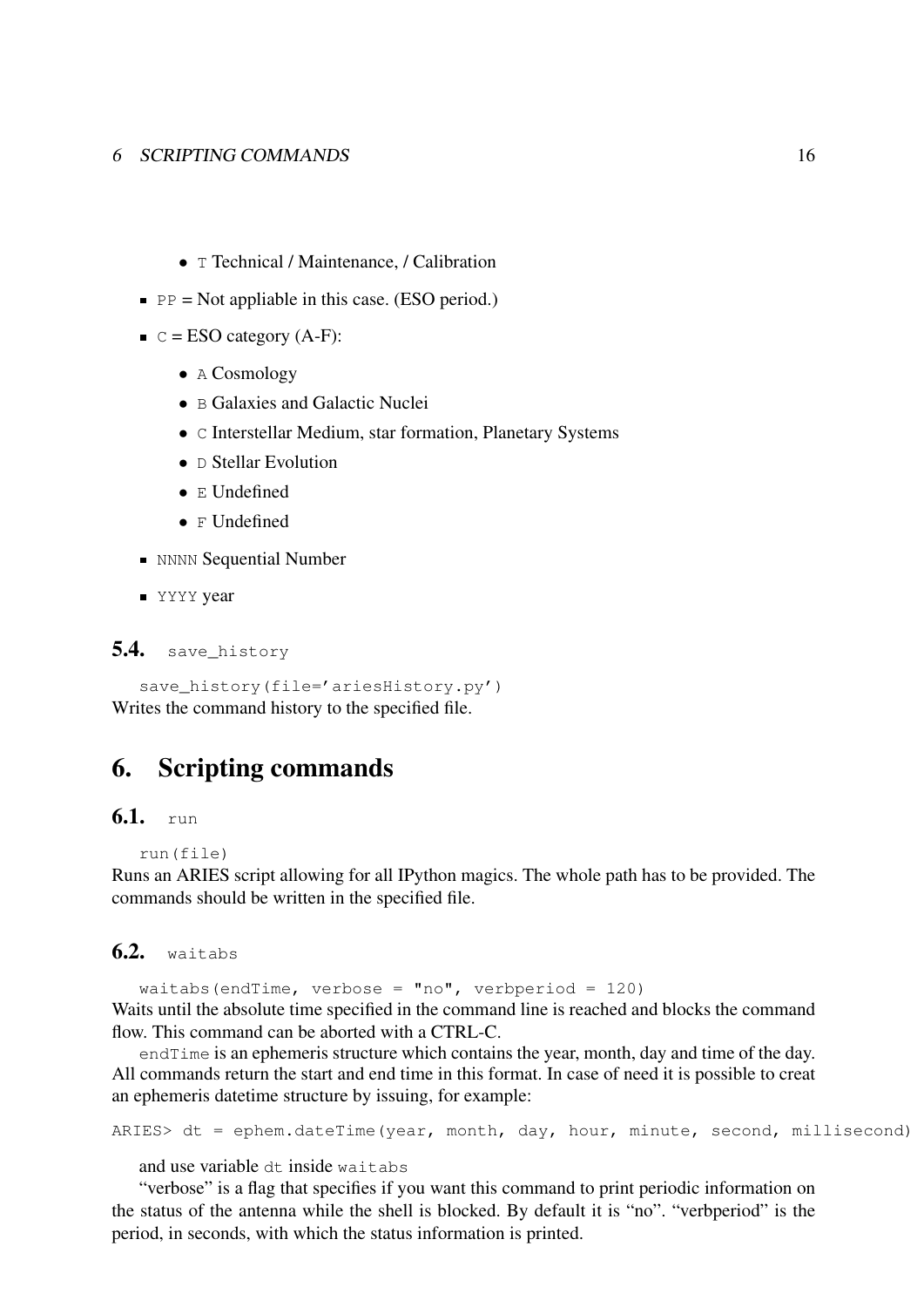# 6.3. waitrel

#### waitrel(ss = 120, verbose = "no", verbperiod = 120)

Waits for ss seconds in the command flow. This command may be aborted with a CTRL-C. "ss" is the number of seconds to wait. By default it is 120 seconds. "verbose" is a flag that specifies if you want this command to print periodic information on the status of the antenna while the shell is blocked. By default it is "no". "verbperiod" is the period, in seconds, with which the status information is printed.

# 7. Frontends and backends

Frontend and backend configuration is done in an object oriented mode and may confuse observers not used to these programming philosophy. As a first step the observer should create the frontend or backend and then use its methods to configure it. Methods for each frontend are called by writting the frontend name followed by a dot and the name of the procedure. We describe below how this is acomplished. The frontend and backend configuration is not applied until a pattern command is sent to the antenna.

# 7.1. frontends

```
frontends(names=[])
```
Sets the frontend(s) to be used for the next scan. This command clears all backend assignments made earlier. Known frontends are: 'het2', 'hetch', 'het5', 'het6', 'het8', 'het12p', 'het22l', 'het22u', 'het45', 'het87' and 'optskw'. 'het' stands for heterodyne receiver, and the number after the frequency in GHz. 'optskw' stands for optical camera. At the time of this report no continuum frontend was available at the 40m radiotelescope.

If only one fronted is to be used:

```
frontends('name')
```
If more than one frontend is used:

frontends(['name1', 'name2', ...]).

The previous methods creates a heterodyne frontend and/or the optical frontend object if they are included in the frontend list. The object will allow to command and monitor the frontend. The methods used for heterodyne frontends are different to the optical ones and are described below.

#### 7.2. heterodynefrontend.attenuation

```
attenuation(attenuationdb=0)
```
Sets the relative IF receiver attenuation in dBs. The final IF attenuation for the receiver is the sum of this value plus value "ifAttenuationRCPSD" or "ifAttenuationLCPSD"in the database. So it should usually be 0. This value is common for both polarizations. If there is a need to set different attenuations to both polarizations, the difference should be set in the database.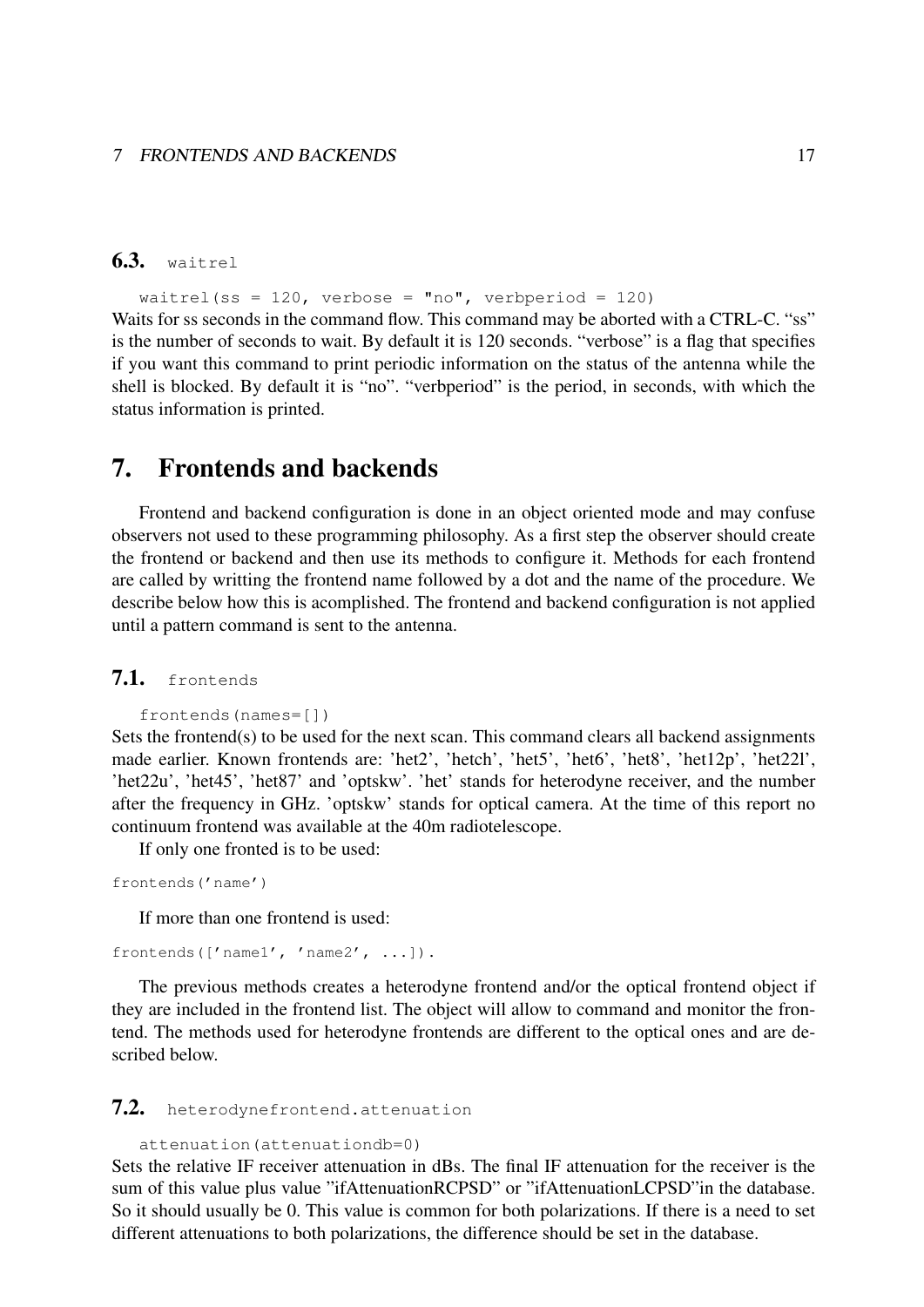#### 7.3. heterodynefrontend.line

line(name=None, frequency=None, sideband='USB', unit='GHz') Sets the line name and frequency. If no frequency is provided, it is read from the line catalog(s)

- name Transition name
- **Filter** frequency Sky frequency in the specified units
- sideband Receiver sideband ('LSB', 'USB')
- unit Frequency units. It may take the following values:'GHz' or 'MHz'

#### 7.4. heterodynefrontend.connectFeed

connectFeed(feedNumber, mode, backendName, section) Connect the feed to a given section of a backend. The method sets the used feed of the receiver and the backend section used. The feedNumber is the feed to connect. Count starts from 1. The mode may take two values: "one", connects one feed at a time, or "all" connects all feeds. The latter option is not implemented. In dual polarization receivers, feed 1 is RCP and 2 is LCP

7.5. heterodynefrontend.numberOfUsedFeeds

```
numberOfUsedFeeds()
Returns the number of used feeds
```
7.6. heterodynefrontend.checkAvailableFeed

checkAvailableFeed(feedNumber) Returns 1 if the Feed is not connected and hence available.

7.7. heterodynefrontend.usedFeeds

usedFeeds() Returns an array with used feeds

7.8. heterodynefrontend.resetFeedConnections

resetFeedConnections(feedNumber, mode='one')

Resets a feed connection. The feed is removed from the internal list. The feed number starts from 1. The mode may be "one" which resets the specified feed, or "all" which resets all feeds connected to this frontend.

7.9. heterodynefrontend.connections

```
connections()
```
Prints the current connections of this receiver.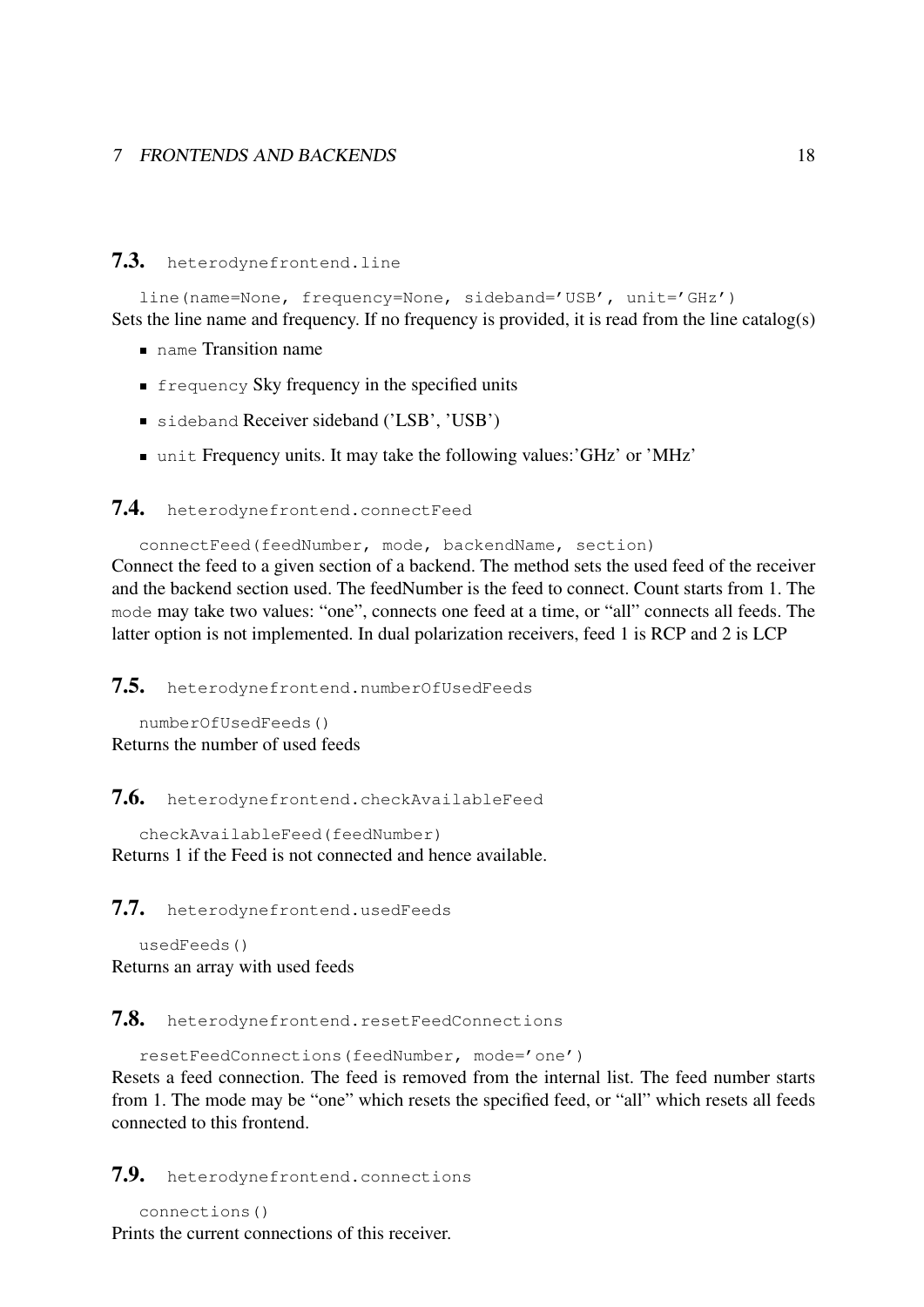# 7.10. heterodynefrontend.obsfrequency

#### obsfrequency()

Displays the current observing frequency for that receiver. The observing frequency is the LO frequency plus half the bandwidth of the IF if observed in the upper side band or minus half of the IF band if observing in the lower side band.

#### 7.11. heterodynefrontend.backends

backends(backlist=[[polarization, backendName, section], [polarization, backendName, section]])

Sets the backends to be connected to the selected feed frontend. Currently only dual feed frontends, with different polarizations are supported. It is necessary to specify the backend section to which the selected feed frontend is connected. For the time being only one connection between one section and one feed is allowed, regardless of the type of backend (continuum or spectral). RCP is usually feed 1 and LCP feed 2.

- Allowed polarization values are: ' $rcp$ ', ' $lcp$ ', 'h', 'v'.
- Allowed backend names are: 'oay14', 'pbe', 'ffts', 'vlbi', pebble', 'holofft'
- The secion number indicates the input connector to which the receiver is connected to. For example, the 'pbe' has 8 sections, while 'oay14' has 1 section. Spectral backend 'ffts' has got 8 sections.

If this command is executed several times with different backends, only the last one will be effective.

#### 7.12. opticalfrontend.setfocus

```
setfocus(position, mode='abs')
Sets the focuser position in steps and controls if the steps are absolute or manual. Central posi-
tion is 3500. Currently the focus is at position = 6700 at 9 C. Larger values separate the CCD
from the lens. Valid values are in the interval [1:7000]. Valid modes: 'abs or 'rel'.
```
#### 7.13. opticalfrontend.focus

#### focus()

Gets the position of the focuser in steps. Valid interval is [1,7000]. Larger values separate the CCD from the lens.

#### 7.14. opticalfrontend.temperature

```
temperature()
```
Gets the temperature from the PT100 in the subreflector cabin. There may be a small difference between the environment temperature of the focuser and the temperture probe one, since the focuser is covered with a plastic sleeve. Temperature units are degs C.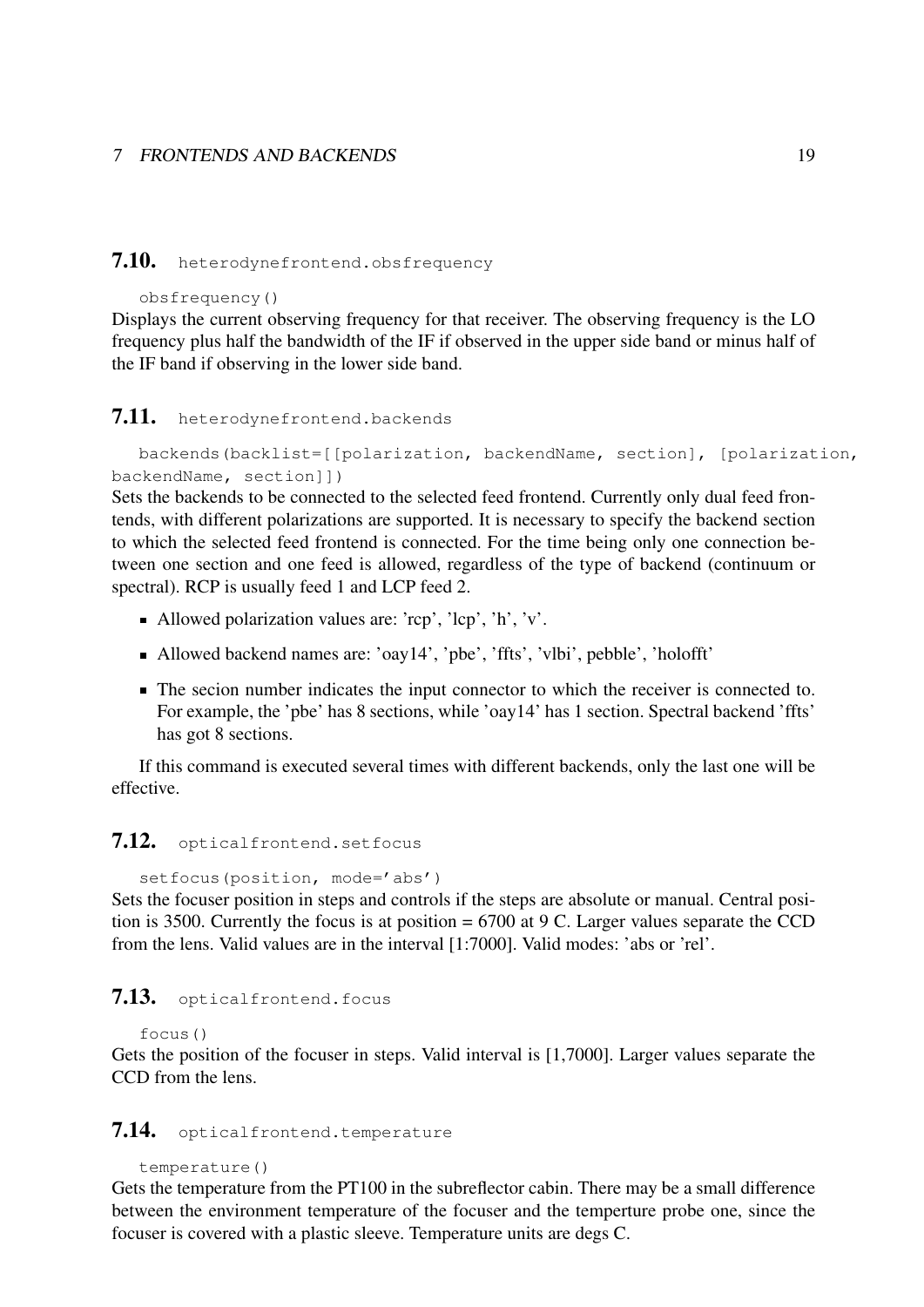#### 7.15. opticalfrontend.backends

backends('name') Only backend which is allowed to be connected is 'ccd'.

#### 7.16. opticalBackend

opticalBackend('name')

Creates an optical backend. The observer should not execute this command since the creation of all available backends is done by the ARIES shell. The only available optical backend is the Mintron camera plus the video grabber PCI card, which is coded as 'ccd'.

# 7.17. knownFrontend

knownFrontend('frontName')

Returns true if the frontend name is known, and false in any other case.

### 7.18. continuumBackend

```
continuumBackend('name')
```
Creates a continuum backend. The observershould not execute this command since the creation of all available backends is done by the ARIES shell. The setup of this class is not applied immediately to the backend. The data are stored in the scan and commanded when the next scan is loaded. Available continuum backends are: "oay14" and "pbe". Continuum backends may have several sections. A section is an input which can be connected to a frontend. For example "pbe" backend has got 8 sections while "oay14" has only got 1.

## 7.19. continuumBackend.resetSections

resetSections(self, connections=0)

Resets the specified number of connections to this backend, starting from the first one. Connections is the number of connections to be reset

# 7.20. continuumBackend.connectedSections

```
connectedSections()
```
Displays the number of sections connected and hence in use.

### 7.21. continuumBackend.setIntegrationTime

```
setIntegrationTime(dumpTime=1)
Sets the integration time. By default the integration time is 1 second. Units are seconds.
```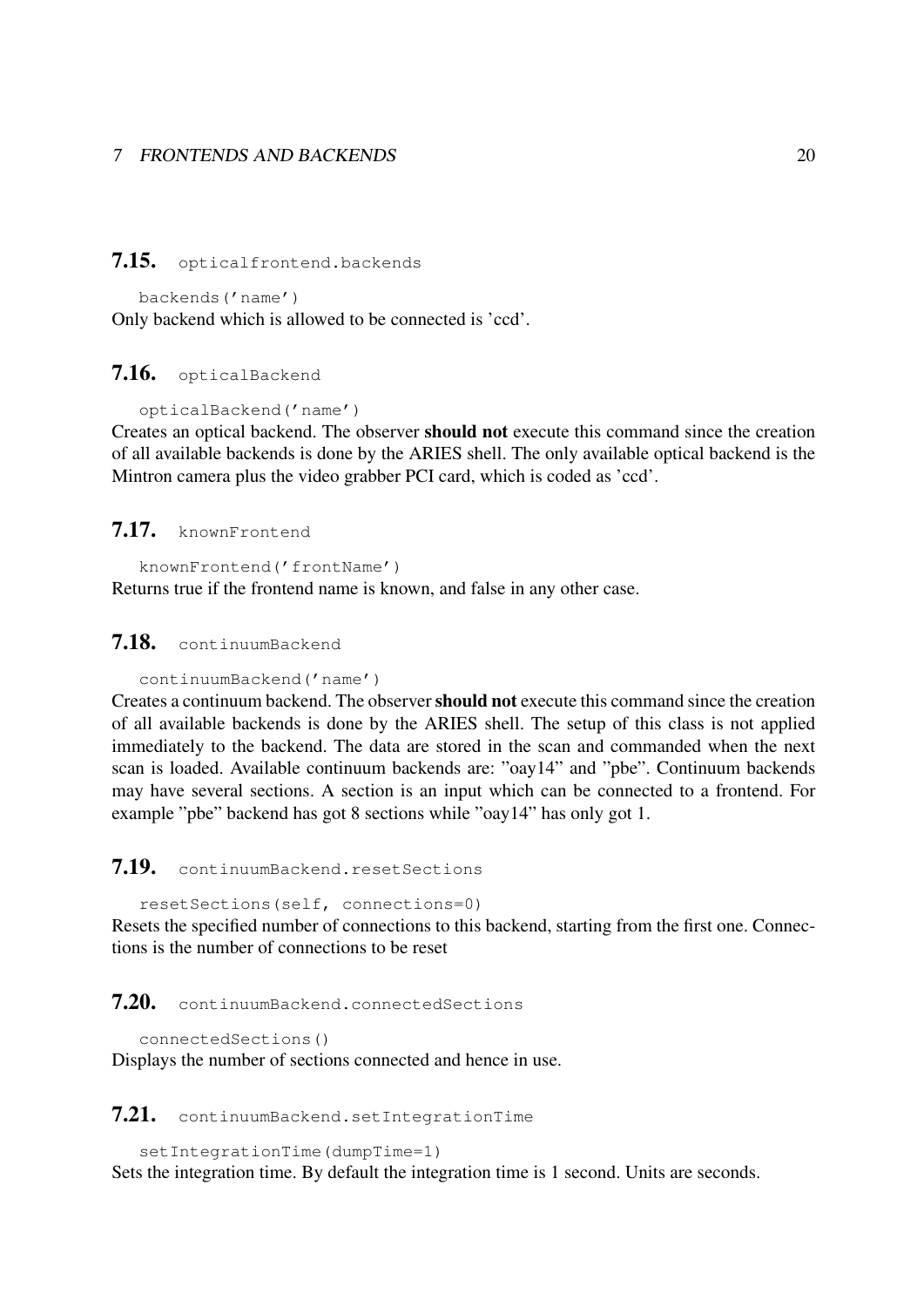#### 8 CATALOGS: SOURCES AND LINES 21

### 7.22. continuumBackend.setGain

setGain(gain=1)

Sets the gain. By default the gain is 1. This method does not make sense on backends (like "oay14") where the gain is not adjustable.

#### 7.23. spectralBackend

spectralBackend('name')

Creates an spectral backend object that allows to command and monitor it with the methods specified later. The observer should not execute this command since the creation of all available backends is done by the ARIES shell. The setup of this class is not applied immediately to the backend. The data are stored in the scan and commanded when the next scan is loaded. Available spectral backends are: "pebbles", "holofft" and "vsib".

#### 7.24. spectralBackend.setIntegrationTime

setIntegrationTime(dumpTime=1) Sets the integration time. By default the integration time is 1 second. Units are seconds.

#### 7.25. spectralBackend.setSetup

setSetup(bwidth, nchan, centralFreq =  $600$ )

Sets the spectral setup for the backend: backend bandwidth in MHz, number of channels in MHz and frequency where the centre is placed in the IF.

# 7.26. knownBackend

knownBackend('backendName') Returns true if the backend name is known, and false in any other case.

# 8. Catalogs: sources and lines

#### 8.1. tolerance

```
tolerance(radius=8.0)
```
Sets the target acquiring accuracy in arcsec. Telescope positions outside this limits are taken into account for tracking. Some scans may be aborted if the tracking error is higher than the tolerance. Tolerance should be 10 % of the HPBW. This command is called by frontends when the method is called.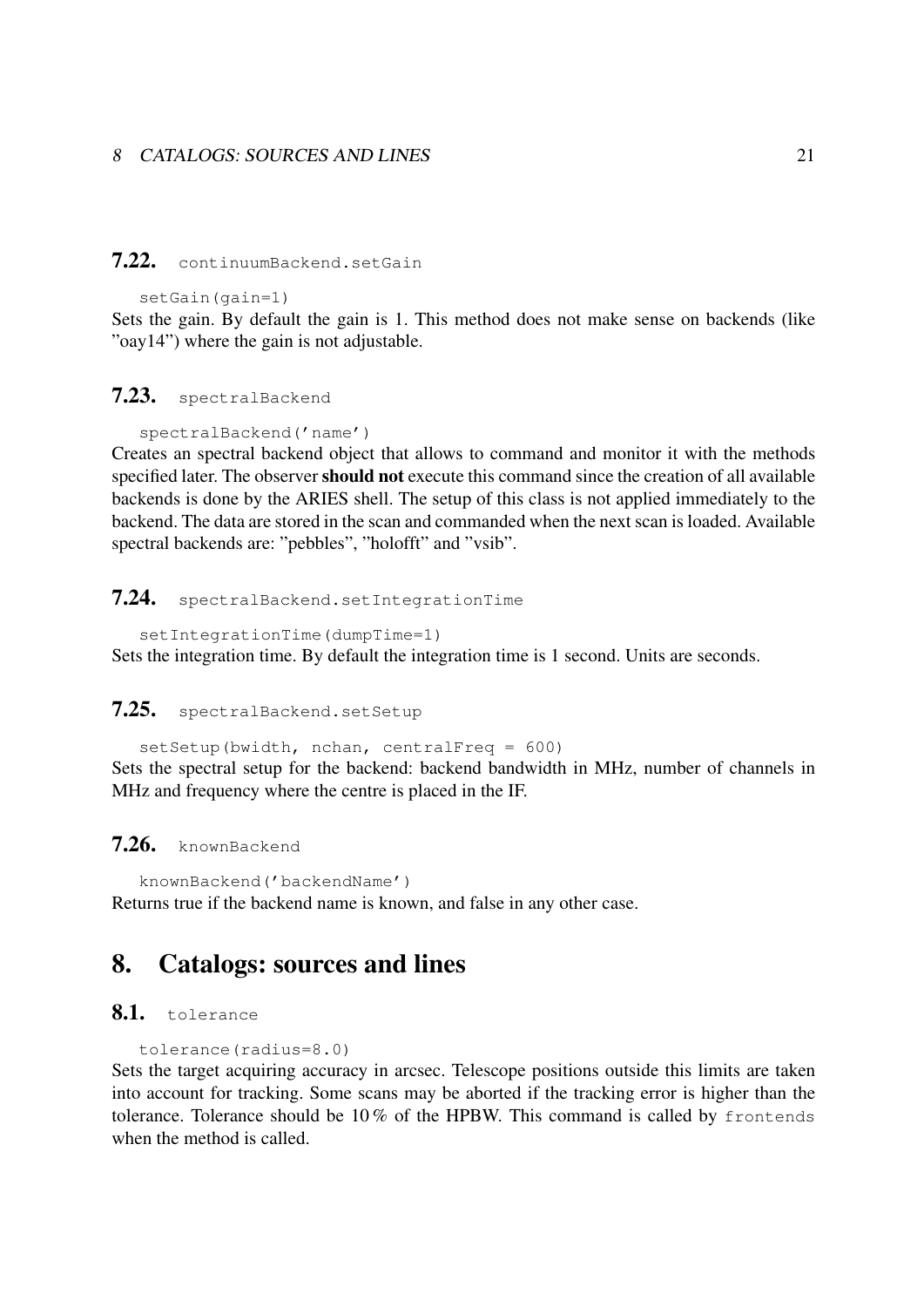#### 8 CATALOGS: SOURCES AND LINES 22

# 8.2. sourcecats

sourcecats(catalogs=['user.cat'], mode = 'keep')

Defines the source catalog(s) to be used when loading a source. Do not forget to use the brackets and the quotation marks to surround the name of the catalog. The shell uses system catalogs which cannot be removed. However your catalogs will always have priority. If you have previously defined some catalogs you may drop them or keep them. This behaviour is controlled by parameter "mode", which accepts "keep" or "new".

You can define several catalogs at a time by creating python lists. For example:

sourcecats(['name1', 'name2', ...])

It may be necessary you use the whole path. The typical format for a source catalog is as follows:

| Orion   BN-KL | EO.      | 05:35:14.16<br>2000.0                                             | $-05:22:21.5$  | LSR | 8.0   | Comments                                                                                    |
|---------------|----------|-------------------------------------------------------------------|----------------|-----|-------|---------------------------------------------------------------------------------------------|
| SqrB2 B2M     | EO.      | 2000.0 17:47:20.41                                                | $-28:23:07.25$ | LSR | 60.0  | Comments                                                                                    |
| Intelsat901   | INTELSAT |                                                                   |                |     |       | $341.9969, -0.0004, -0.000242, 0.01177, 0.0009, -0.0369, 0.0006, -0.0187, -0.0029, -0.0369$ |
| Hispasatlc    | NORAD    | $1,260710,00007A,09127.72116993,-00000219,00000-0,10000-3,0,2710$ |                |     |       | 2,26071,0.06                                                                                |
| Hispasat606   | HISPASAT | /home/almamqr/aries21/Catalogs/hispasat_10_2008.dat line2         |                |     |       |                                                                                             |
| Hispasat_1C   | HISPASAT | /home/almamgr/aries21/Catalogs/H1C_ARIES.pnt                      |                |     | line2 |                                                                                             |
| Hispasat_1D   | HISPASAT | /home/almamqr/aries21/Catalogs/H1D_ARIES.pnt                      |                |     | line2 |                                                                                             |
| IS1002        | HISPASAT | /home/almamqr/aries21/Catalogs/IS1002.DAT                         |                |     | line2 |                                                                                             |
| Stow45        | HO       | 45:00:00<br>90:00:00                                              |                |     |       | Comments                                                                                    |
| hor1          | HO       | 176:00:00<br>43:00:00                                             | LSR            | 0.0 |       | Comments                                                                                    |
| hor2          | HO       | 135:00:00<br>50:00:00                                             |                |     |       | Comments                                                                                    |
| horUP         | HO       | 45:00:00<br>89:00:00                                              |                |     |       |                                                                                             |
| herschel      | EQ       | 06:28:33.43<br>2000.0                                             | 21:55:12.3     | LSR | 0.0   | ! For 12:15 25/1/2010                                                                       |
| voyagerl      | EQ       | 2000.0 17:09:10.03                                                | 11:55:46.3     | LSR | 0.0   | ! For 12:15 25/1/2010                                                                       |
|               |          |                                                                   |                |     |       |                                                                                             |

Sources in equatorial coordinates require the epoch, right ascention and declination plus the LSR velocity. Comments can be placed after a "!". It is possible to insert sources in horizontal coordinates (azimuth and elevation), coordinates in a file which contains time, azimuth and elevation. For this latter case one should use the keyword HISPASAT. Ephemeris for satellites in INTELSAT and NORAD systems may be inserted using two fields. Each field may contain several parameters separated by comas. In this latter case it is best not to include these ephemeris and allow the program fetch the coordinates in Internet since it is a faster and more reliable method.

# 8.3. linecats

linecats(catalogs=['user.lin'], mode = 'keep') Defines line catalog(s) to be used when setting up the observing frequency. By default previous catalogs are kept. It is possible to remove the previous ones except the system catalog. This behaviour is controlled with the mode parameter, , which accepts "keep" or "new".

You can define several catalogs at a time by creating python lists. For example:

sourcecats(['name1', 'name2', ...])

It may be necessary you use the whole path.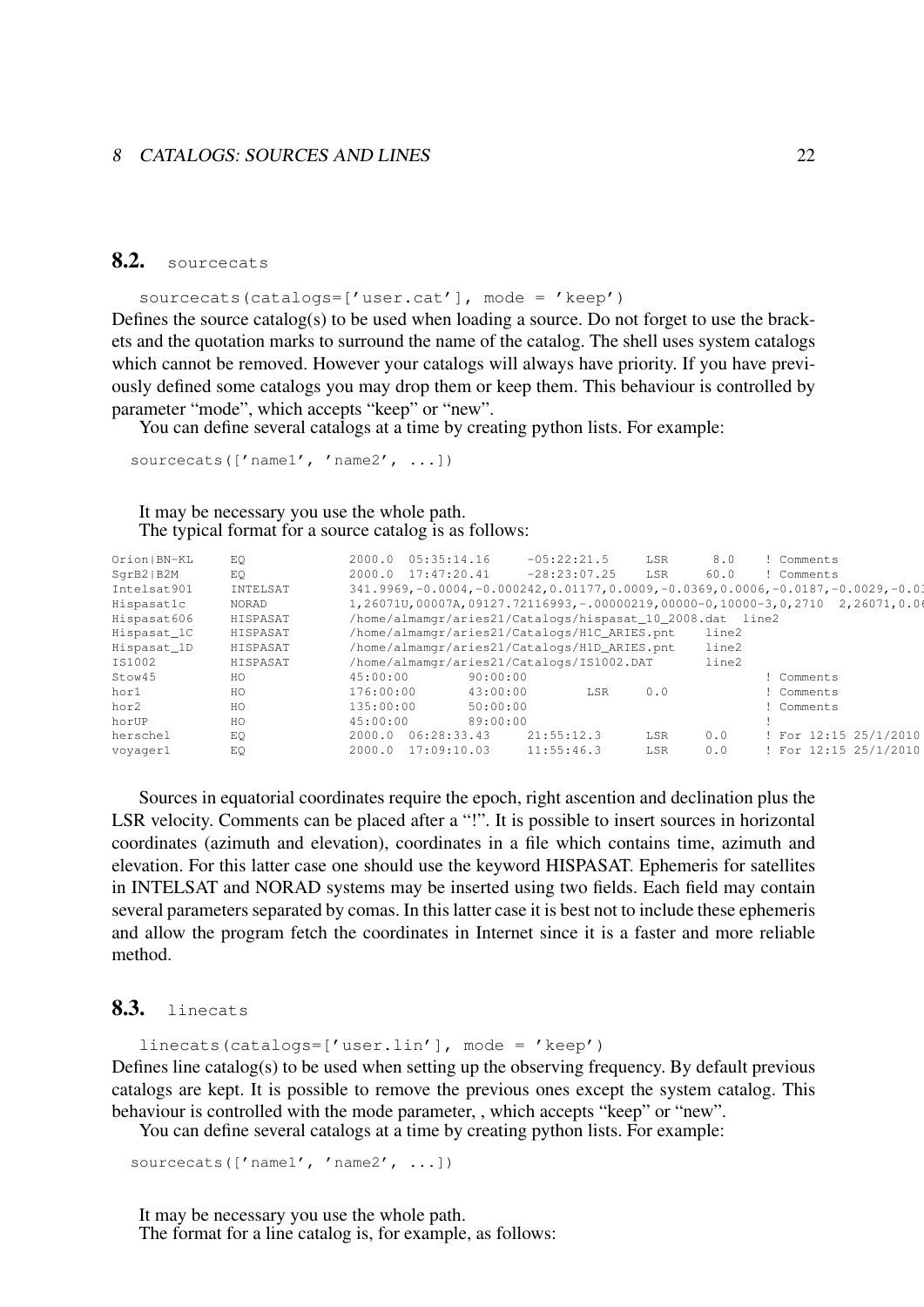| ! Line             | Frequency | Unit            | Band |
|--------------------|-----------|-----------------|------|
| ! Pablo de Vicente |           |                 |      |
|                    |           |                 |      |
| ! C receiver       |           |                 |      |
| VLBI5              | 4908.000  | MH z            | USB  |
| TEST5a             | 4728.000  | MHz             | USB  |
| TEST5b             | 4611.000  | MH <sub>z</sub> | USB  |
| VLBI6              | 6660.000  | MH z            | USB  |

### 8.4. source

```
source(name=", x=('<coord>', '<unit>'), y=('<coord>', '<unit>'),
systemS='EQ', epoch=2000.0, velocity=None, frame='LSR')
```
Set target source coordinates, the system (RA/Dec or Az/El), the epoch, its velocity and the reference frame. If no name is given the source infromation is retrieved from the catalog. If there is more than one entry in the available catalogs the system will offer the user to choose one.

- coord Coordinate definition e.g. '12:34:56.789' or 12.345678
- unit Angle unit ('degs', 'hours', 'rads', 'hms', 'dms')
- system Coordinate system ('EQ'(uatorial), 'HO'(rizontal))
- velocity Radial velocity in km/s
- **Firame Radial velocity frame ('LSR')**

This command is usually executed filling only the name of the source. The system will look for a source in the supplied catalog files. If it does not find it, it will look in the NORAD database for a satellite. If it finds there it will load the ephemeris from Internet. The latter case requires Internet connection to work correctly.

This command displays the current position of the source and its distance to the sun. See an example below.

Below another example in which the satellite was found in the NORAD database:

# 9. Patterns

### 9.1. reference()

```
reference(x=-1000.0, y=0.0, time=0.0, on2off=1, unit='arcsec', mode='rel',
system='EQ', epoch=2000.0)
```
Defines a reference position for on-off patterns and for the calibration.

 $\blacksquare$  x Offset in longitude in the specified units.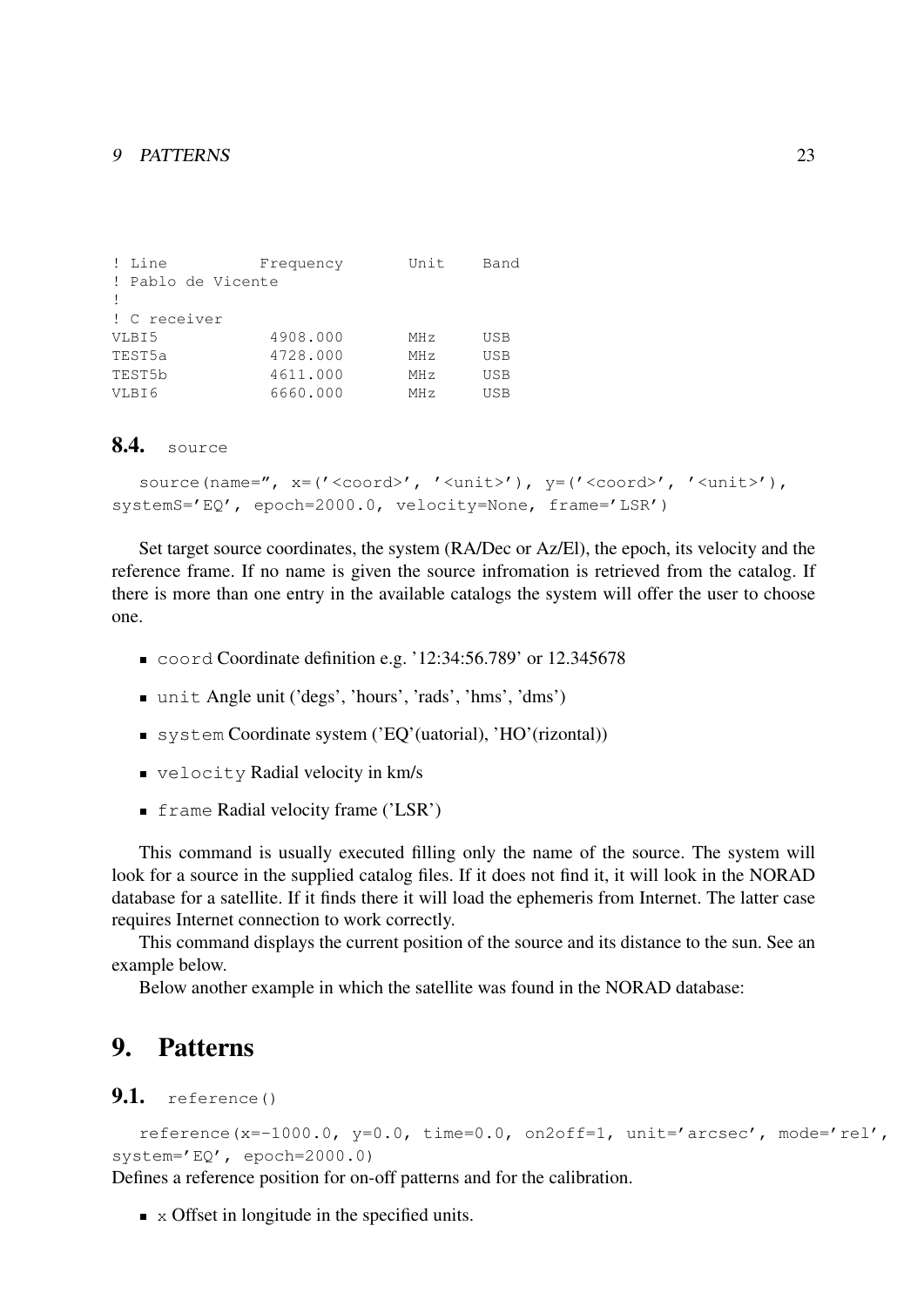- $\bullet$  y Offset in latitude in the specified units.
- $\blacksquare$  time Integration time when used for OFF positions
- on2off Number of on's per 1 off
- unit units for x and y. It can be 'arcsec', 'arcmin', 'hms', 'dms', 'deg' or 'rad'
- mode It can be 'rel' (relative) or 'abs' (absolute).
- system System used for the longitude and latitude.
- epoch Epoch for the chosen system if it is EQ. Disregarded if it is HO.

## $9.2.$  calibrate()

calibrate(mode='noisediode', timePerPhase=1)

Sets up a calibration scan on the source and on a reference position. The calibration scan is composed of several subscans dependent on the calibration mode whose duration is given by parameter timePerPhase.

- mode Can be "hot", "cold' or "noisediode". Only the 3mm receiver has a hot and cold load, all the other receivers use a noise diode.
	- A 'noisedeiode' scan is composed of 5 subscans: Two subscans on the reference position, one with diode on and the other with the diode on, and two subscans on the source, with the diode on, and with it off. The last subscan is to get the zero of the backend. The latter is acomplished by disconnecting the input and attenuating 20 dB.
	- A 'hot' scan is composed of 4 subscans: the antenna in the reference position, hot load in front of the feeds, and the antenna on the reference position again. The last scan is used to measure the zero of the backend.
	- A 'cold' scan is composed of 5 subscans: the antenna in the reference position, hot load in front of the feeds, cold load in front of the feeds and the antenna on the reference position again. The last subscan is used to obtain the zero of the backend.
- **timePerPhase. Time in each phase. If the backend integration time is less than this one,** it is possible to obtain several measurements in the same phase. It may be necessary to give a time for the phase slightly larger than the backend integration time.

# 9.3. setTrajectoryParams()

setTrajectoryParams(northCrossing=True, useHorizontalTables=False, timePerLin maxTrackingErrors=10)

It allows to change the usage of main tracking tables at the ACU. This command should not be used by the observer except in rare ocasions.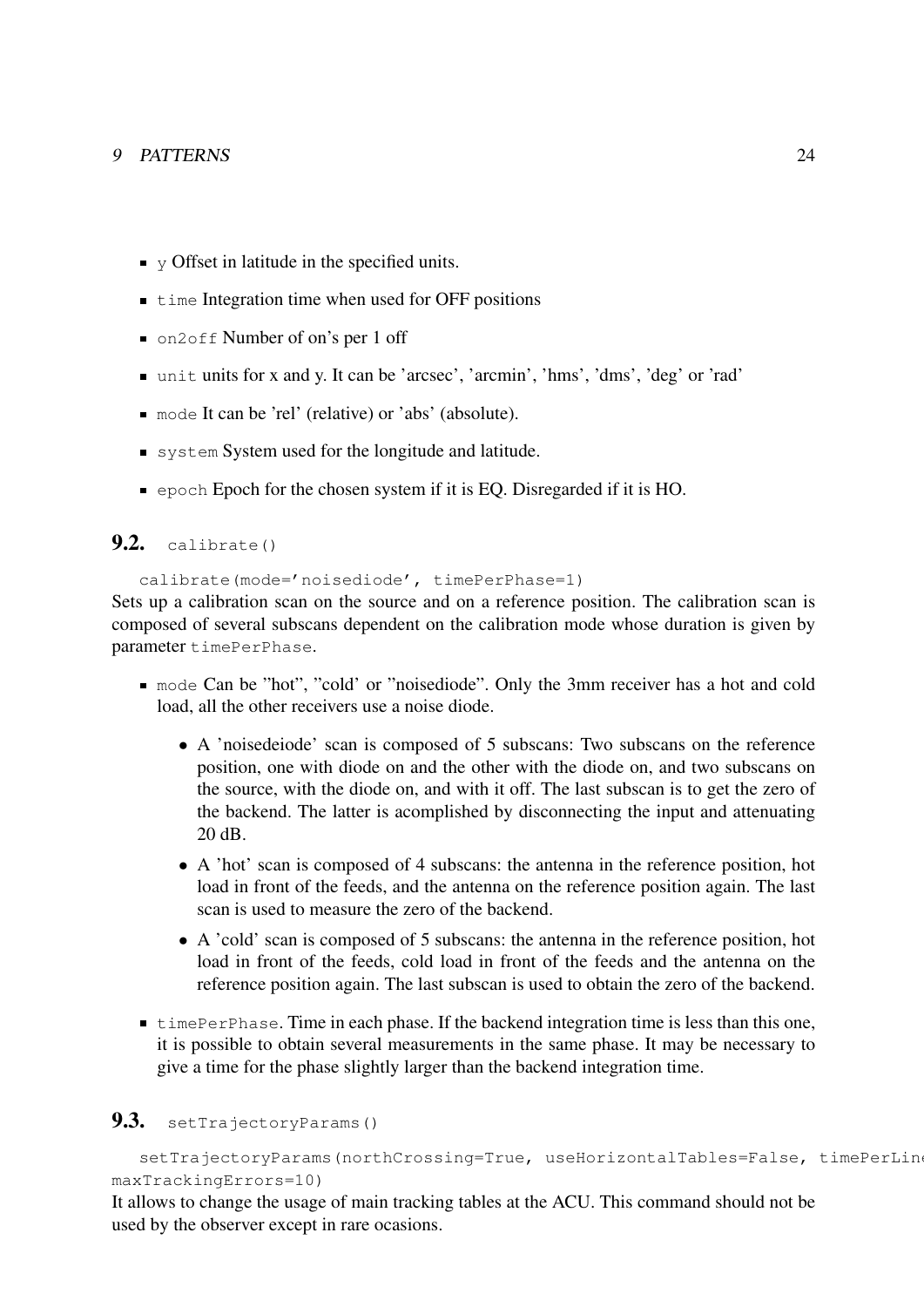- northCrossing. If True the antenna will cross the north if it is the shortest way to reach its target position.
- horizontalTables. If True the antenna will use Az, El tables. Default is no, and in this case equatorial tables shall be used.
- timePerLineMs. Time spacing in ms if using horizontal tables. This is only appliable for main tracking tables.
- maxTrackingErrors. Maximum number of allowed tracking errors before aborting tracking. Each tracking error is checked every 250 ms.

# 9.4. trajectoryParams()

```
trajectoryParams()
```
Returns the trajectory params currently used. These parameters are set up with method set TrajectoryParam

#### $9.5.$  on

#### on(intTime=30)

Tracks a source for the given integration time in seconds. If the offsets are different than 0, they will be taken into account and this procedure will warn the observer. If after this method, the observer uses the same backend for pointing, be aware that the backend will use this integration time, unless the observer specifies a differente one.

#### $9.6.$  vlbi

```
vlbi()
```
Tracks the specified source until it sets or a hardware limit is reached. This procedure will cancel the previous observation before loading this one. Offsets are taken into account and if they are not zero this procedure will warn the observer.

#### 9.7. onoff

```
onoff(intTime=30)
```
The antenna tracks on the source for the specified time and then moves to the off position and stays there for the integration time. The off position is the one specified using command reference(). The integration time is in seconds.

#### 9.8. point

```
point(length=512.0, unit='arcsec', timePerArm=60.0, mode='otf',
pointsPerArm=10, direction='x', zigzag=0)
```
Sets up a cross pointing observation with given arm length in the specified units and time in seconds per arm. The default mode is OTF. Alternatively, 'ras'(ter) mode can be specified. In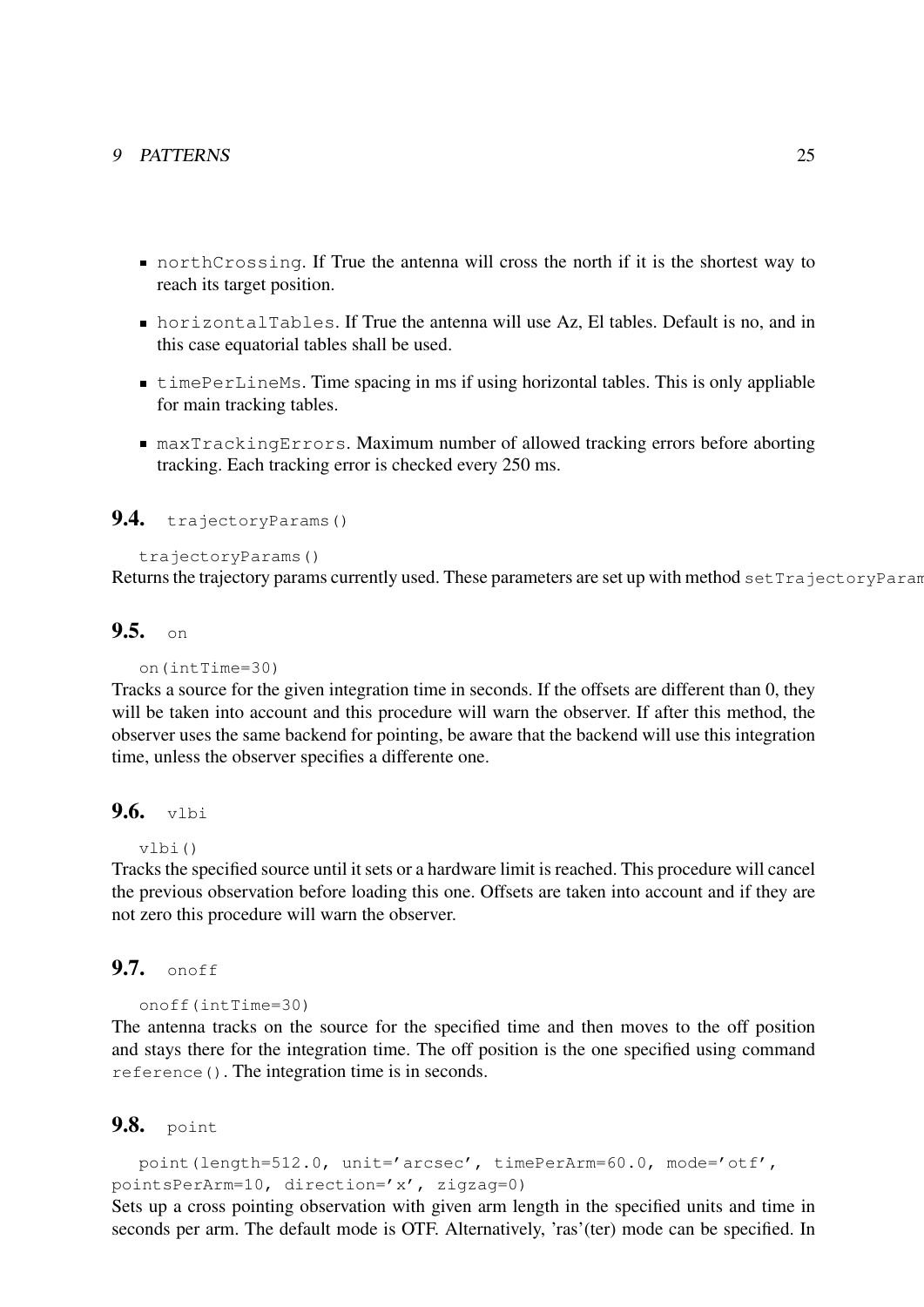that case the 'points' parameter specifies the number of positions per arm and the integration applies to each position. zigzag = 0 is a simple cross, zigzag = 1 is a double cross. The backend integration time has to be set previously.

# $9.9.$  otf

otf(xlen=350.0, ylen=350.0, step=70.0, timeperStroke=50, direction='x', zigzag=0, unit='arcsec', system='HO', epoch=2000.0) Sets up a rectangular On-The-Fly pattern given by sizes and steps in both directions. On-The-Fly means that the telescope moves continuously, drifting around the source from the start offset to the final one. After one drift is completed the antenna shifts a small amount in the perpendicular direction of the drift and makes a new one. The shift is given by paramter step. If  $zigzaq=1$ , the OTF map is done bi-directionally, reducing the telescope overhead. The map is started at the most negative offset in X and Y and it is completed moving towards higher values.

- $\blacksquare$  xlen Length of stroke in X axis direction in the specified units (by default arcsecs)
- $\blacksquare$  y l en Length of stroke in Y axis direction in the specified units (by default arcsecs)
- nstrokes Angular separation between strokes in the specified units (by default arcsecs)
- $\blacksquare$  timeperStroke time needed to complete a stroke (seconds).
- direction Direction of the stroke. Possibilities available: '-x', 'x', '-y', 'y'
- system X/Y direction may be in a horizontal coord system or in an equatorial one.
- **e** epoch If the system is equatorial, the epoch determines it.

### 9.10. holography

```
holography(npoints=180, step=10, timeperpoint= 0.25, subscanspercal=1,
pointscenter= 10, timeStart=60, direction='x', zigzag=1, unit='arcsec',
system='HO', epoch=2000.0)
```
It performs an holography square on the fly map around the satellite position. The pattern begins staying on source for a given time that will allow the backend to setup correctly. Then it will make horizontal or vertical drifts alternating them with onsource tracking for some seconds. Parameters are used to configure the map size, the number of drifts per onsource tracking and time in each phase. The map is started at the most negative offset in X and Y and it is completed moving towards higher values.

- npoints. Number of integration points. Beware that being an OTF the drift length is  $(npoints - 1) \cdot step$
- step. Distance between points in the specified units (arcsecs)
- $\blacksquare$  timeperpoint. Integration time per point in seconds.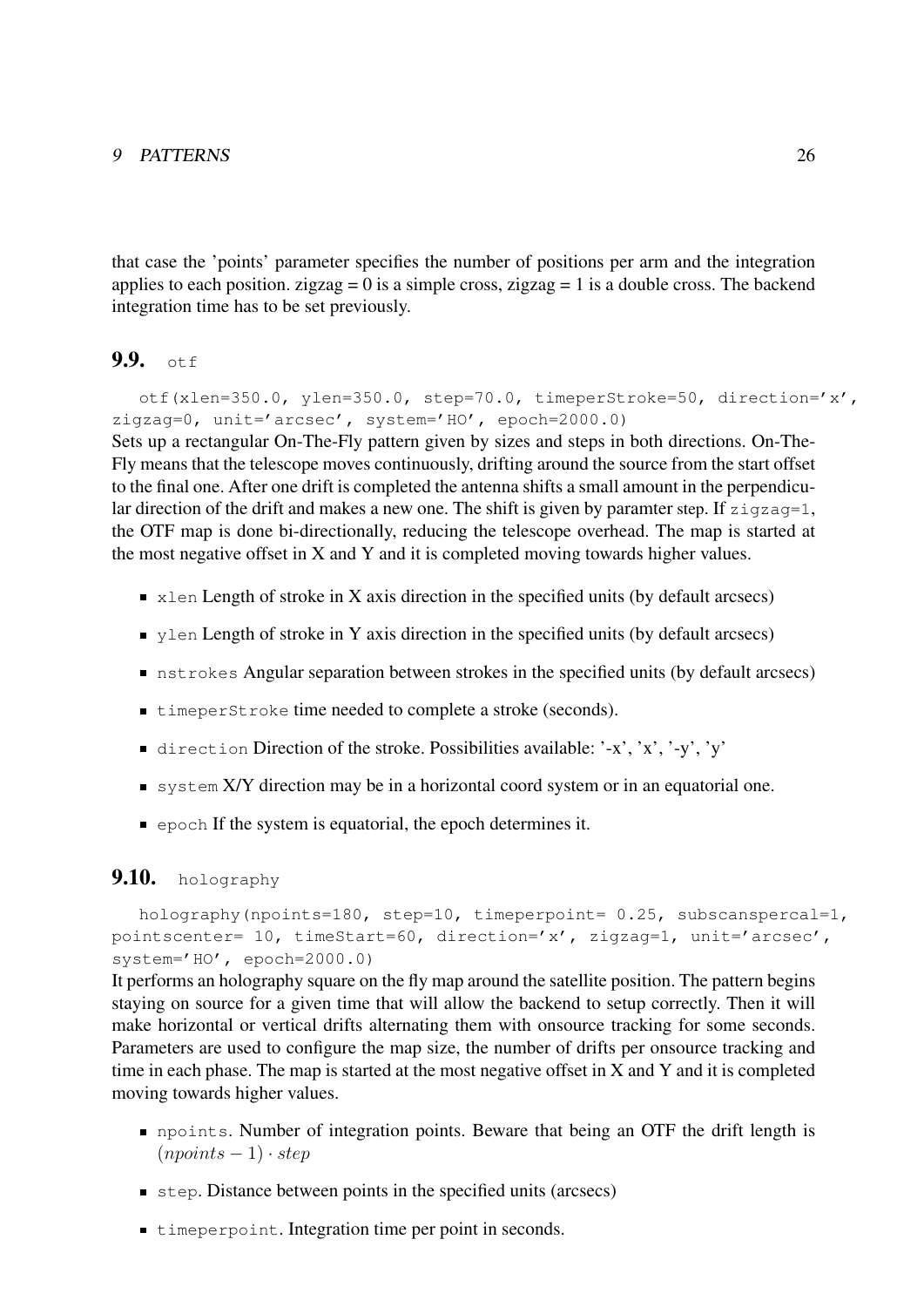- subscanspercal. Number of subscans (drifts) per subscan in the center of the satellite
- point scenter. Number of integrations at the center (on the satellite).
- direction. Direction of each drift. It may be 'x' for horizontal drifts or 'y' for vertical ones.
- **zigzag.** If 1 the antenna performs next subscan where the previous finished and in the opposite direction, but shifted an offset (one step) in the perpendicular axis.
- unit. Units for the step length
- system. Reference system for the map.
- $\blacksquare$  epoch. In case the map is in EQ coordinates.

This command does not configure the integration time for the backend. The observer should do that previously.

#### 9.11. raster

raster()

# **9.12.** skydip

skydip(az='current', startel=5.0, endel=88, points=20, timePerPoint=1.0) Sets up a skydip scan. By default the scan is performed at the current azimuth. Optionally, an azimuth value can be given in degrees. Defaults to an initial elevation of 5 degs and a final elevation of 80 degs, so that we avoid entering the prelimit switch zone.

- **az.** Azimuth at which we perform the skydip. [degs]
- startel. Elevation at which the skydip starts [degs.
- **Example 1.** Elevation at which the skydip finishes [degs].
- points. Number of points where the antenna stops to integrate.
- $\blacksquare$  timePerPoint. Integration time per point.

# **9.13.** focus

focus(startPos=-12, endPos=12, integrationTime=1, axis='z', points=2) Set up a focus scan using N points, starting at startPos and ending at endPos. The scan lasts for the time given in integrationTime and the movement is done along the axis specified. If the number of points is 2, the subreflector moves from one position to the other without stopping. This command does not allow to move more than one axis at a time, although the ACU allows it. This scan is done while tracking a source on the sky. Unist for start position and end position are mm fi the axis is X, Y or Z and arcsecs if it is a tilt.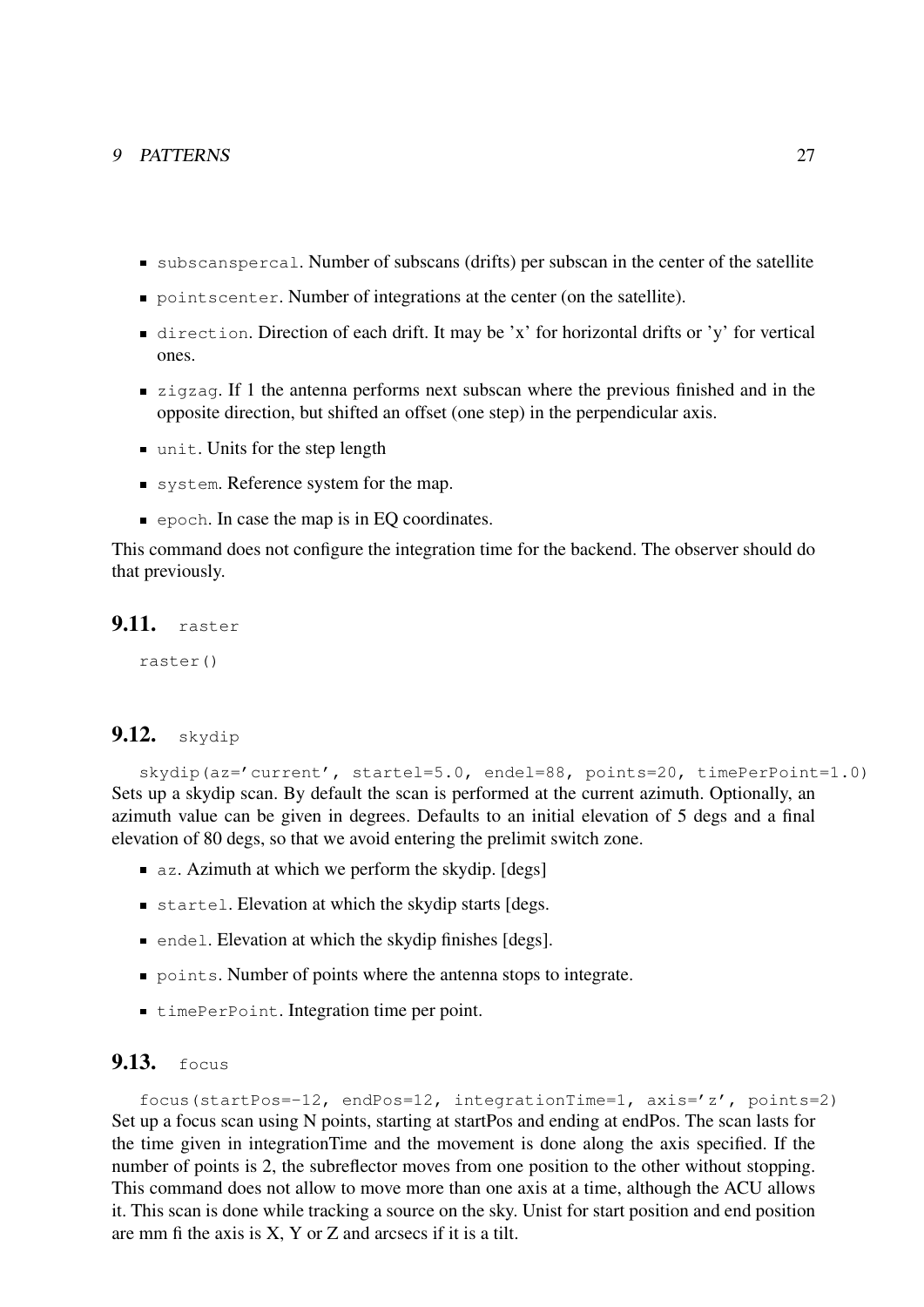# 9.14. cycles

```
cyclesc(cyc=0)
```
Sets the number of repetitions of the pattern. Only implemented for onoff at the time of this report.

# 10. Others

# 10.1. tsys

```
tsys(febe)
```
Displays the computed Tsys from the last calibration scan for the specified frontend-continuum backend combination, for example: "HET22L-PBE". If the receiver is a dual pol the system temperature for both pols will be displayed.

# 10.2. trec

```
trec(frontend, backend)
```
Gets the Trec for the specified frontend measured with the specified backend. For example: "HET87,PBE".

#### 10.3. calresults

```
calresults(flux)
```
Displays system temperature and the antenna aperture efficiency from the latest calibration scan. Eficciency is computed from the provided flux in Jy, and assuming a point like source.

#### 10.4.  $W \times$

 $WX()$ Prints information on the local weather

#### 10.5. opacity $()$

```
opacity()
```
Displays the atmospheric opacity and precipitable water at the frequency of the selected frontend.

### 10.6. pointClass

pointClass(startWindow, endWindow)

Returns the pointing corrections for the last pointing scan in arcsecs. Both parameters allow to define a window for fitting a polynomial baseline avoiding the detected signal. The start and end should be in arcsecs.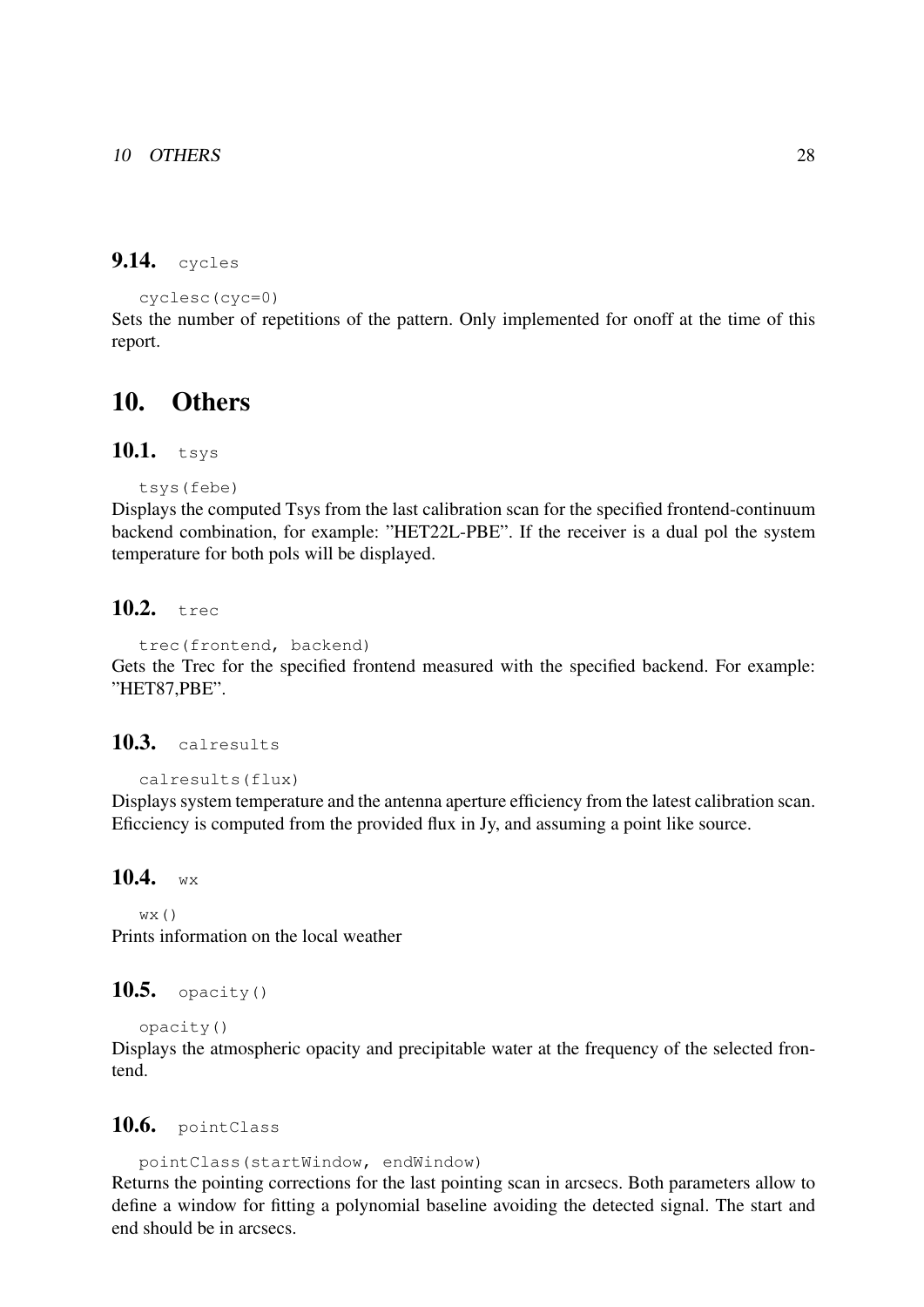# 11. Examples of use cases

### 11.1. Single dish pointing

This is an example of pointing using a dual polarization receiver connected to sections 1 and 3 of continuum backend PBE.

```
setTrajectoryParams(True, False, 60000, 6)
project_id("N-00.C-0010-2011", True)
sourcecats(['/home/almamgr/aries21/Catalogs/user.cat', '/home/almamgr/aries21/Catalogs/h
frontends("het22u")
#het22u.line("MIDNH3")
het22u.line("NH334")
het22u.backends([["rcp","pbe",1],["lcp","pbe",3]])
pbe.setIntegrationTime(1.0)
startTime, endTime = point(600,'arcsec', 60,'otf', 10,'no', '~x', 1)waitabs(endTime)
```
# 11.2. On off

Example of onoff being 30 seconds in the on position and 30 seconds in the off position. The backend used is the FFT.

```
frontends("het22u")
het22u.line("NH334")
het22u.backends([["rcp","ffts",3],["lcp","ffts",4]])
ffts.setIntegrationTime(5)
ffts.setSetup(500,16384)
(az, e1) = source("CEPA")reference(-600,0,8,1,'arcsec', 'abs', 'EQ')
startTime, endTime = onoff(30)waitabs(endTime)
```
# 11.3. Calibration

Calibration is done using the noise diode for 7 seconds per subscan and backend PBE.

```
setTrajectoryParams(True, False, 60000, 6)
project_id("N-00.C-0010-2011", True)
sourcecats(['/home/almamgr/aries21/Catalogs/user.cat', '/home/almamgr/aries21/Catalogs/h
frontends("het22u")
#het22u.line("MIDNH3")
het22u.line("NH334")
het22u.backends([["rcp","pbe",1],["lcp","pbe",3]])
pbe.setIntegrationTime(1.0)
startTime, endTime = calibrate("noisediode", 7)waitabs(endTime)
```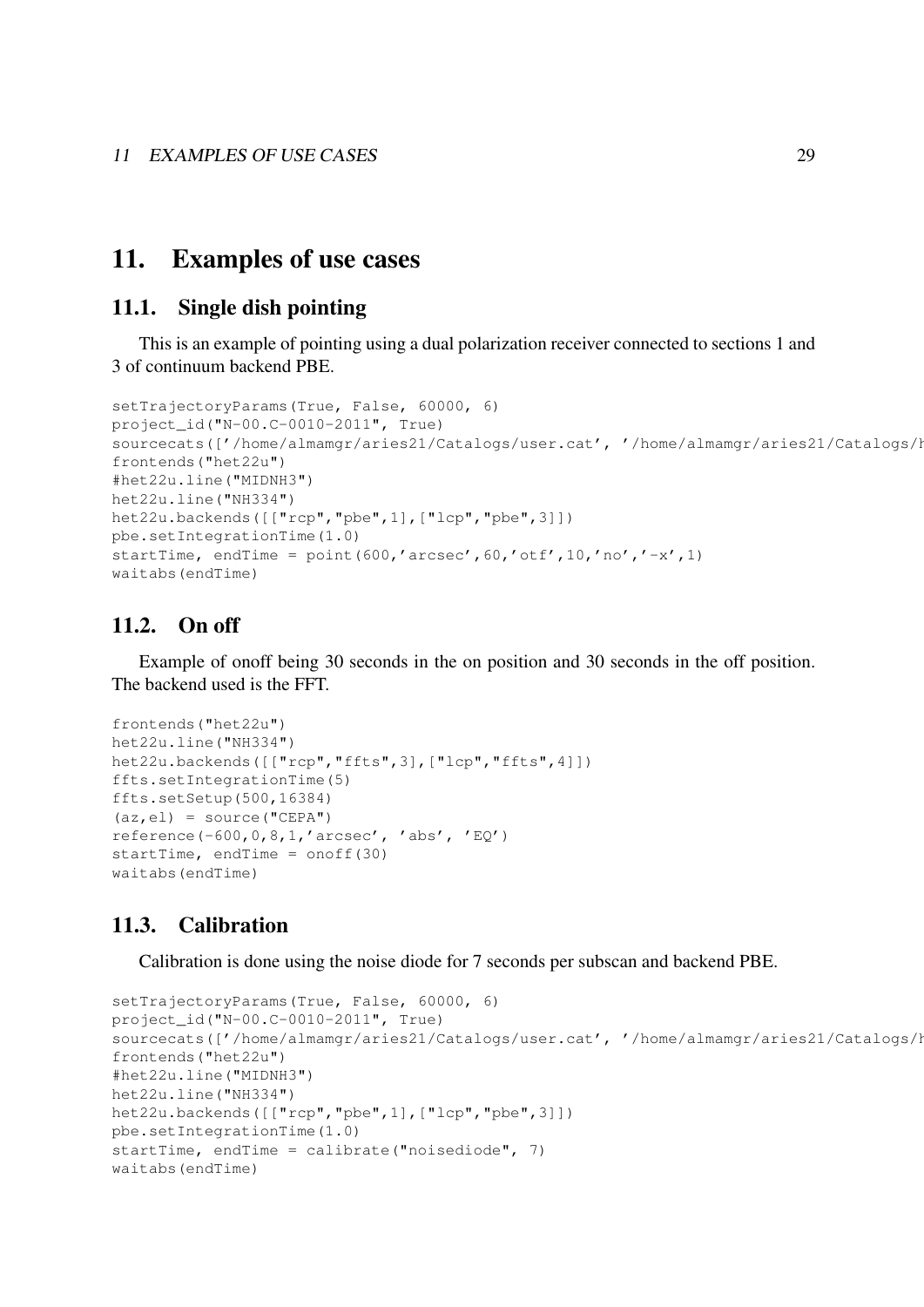### 11.4. Holography

The following macro goes to primary focus, blocks the subreflector, does pointing and corrects it, and enters into a loop in which a pointing, holography map and a movement to extend the grease of the gearings are executed.

```
sltp = fmode("primary")
waitrel(sltp)
project_id("T-00.E-0013-2010", True)
sourcecats(['/home/almamgr/aries21/Catalogs/user.cat'])
setTrajectoryParams(True, True, 40000, 10)
#
# Go to the satellite
#
az, e1 = source("INTERST 10-02")# Usada por Pepe. Requiere sesion de punteria unas horas antes
\#az, el = source ("IS1002")
slt = gotoHor(az,el)waitrel(slt)
frontends('het12p')
het12p.line('HOLOIS1002')
het12p.backends([['rcp','oay14',1]])
oay14.setIntegrationTime(1)
#
# Correct subref offsets and block the subreflector
#
fcorr(1.5,'x')waitrel(10)
fcorr(-7.5, 'y')waitrel(20)
fcorr(-6,'z')waitrel(20)
fcorr(229,'xtilt')
waitrel(25)
fcorr(-27,'ytilt')
waitrel(15)
blockSubreflector()
waitrel(5)
#
# Two pointings. First correct elevation only. The correct both
# A better solution would be: if abs(pel) > 5*abs(paz) correct pel
#
startTime, endTime = point (1200, 'arcsec', 60, 'otf', 10, 'no', ' -x', 1)waitabs(endTime)
paz, pel = pointClass(-500, 500)# Usado por Pablo.
pcorr(0,pel)
cyclemax = 6
ncycles = 0
while ncycles < cyclemax:
        #
        # Pointing
```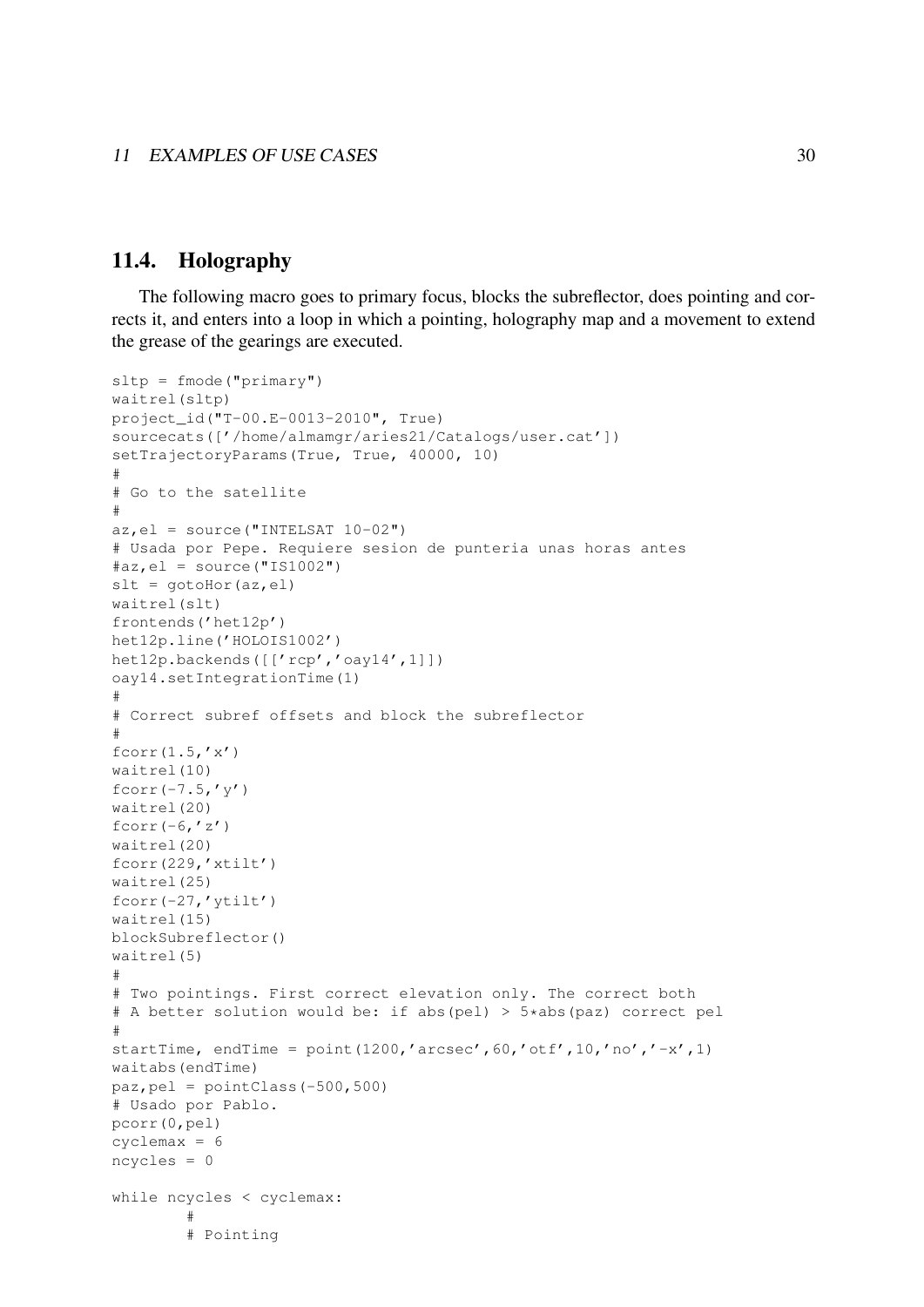#### 11 EXAMPLES OF USE CASES 31

```
#
frontends('het12p')
het12p.line('HOLOIS1002')
het12p.backends([['rcp','oay14',1]])
oay14.setIntegrationTime(1)
startTime, endTime = point(1200,'arcsec', 60,'otf', 10,'no', 'x', 1)waitabs(endTime)
waitrel(5)
paz, pel = pointClass(-400, 400)pcorr(paz,pel,'rel')
waitrel(5)
#
# Holo cycle
#
frontends('het12p')
het12p.line('HOLOIS1002')
het12p.backends([['rcp','holofft',1]])
holofft.setIntegrationTime(0.5)
try:
        startTime, endTime = holography(128, 100, 0.5, 1, 10, 60, 'x', 0)
        waitabs(endTime)
        waitrel(10)
except Exception, e:
        waitrel(30)
        startTime, endTime = holography(128, 100, 0.5, 1, 10, 60, 'x', 0)
        waitabs(endTime)
        waitrel(10)
#
# Move the grease
#
cancel()
slt1 = gotoHor(355, 80)waitrel(slt1)
waitrel(5)
az, e1 = source("INTERST 10-02")slt2 = qotohor(az,el)waitrel(slt2)
#
ncycles = ncycles + 1
```
# 11.5. Automatic script for pointing

Example of a pointing session which does pointing on a number of sources and repeats the same loop after it is finished.

```
setTrajectoryParams(True, False, 60000, 6)
sourcecats(['/home/almamgr/aries21/Catalogs/user.cat', '/home/almamgr/aries21/Catalogs/h
frontends("het22u")
#het22u.line("MIDNH3")
het22u.line("NH334")
het22u.backends([["rcp","pbe",1],["lcp","pbe",3]])
```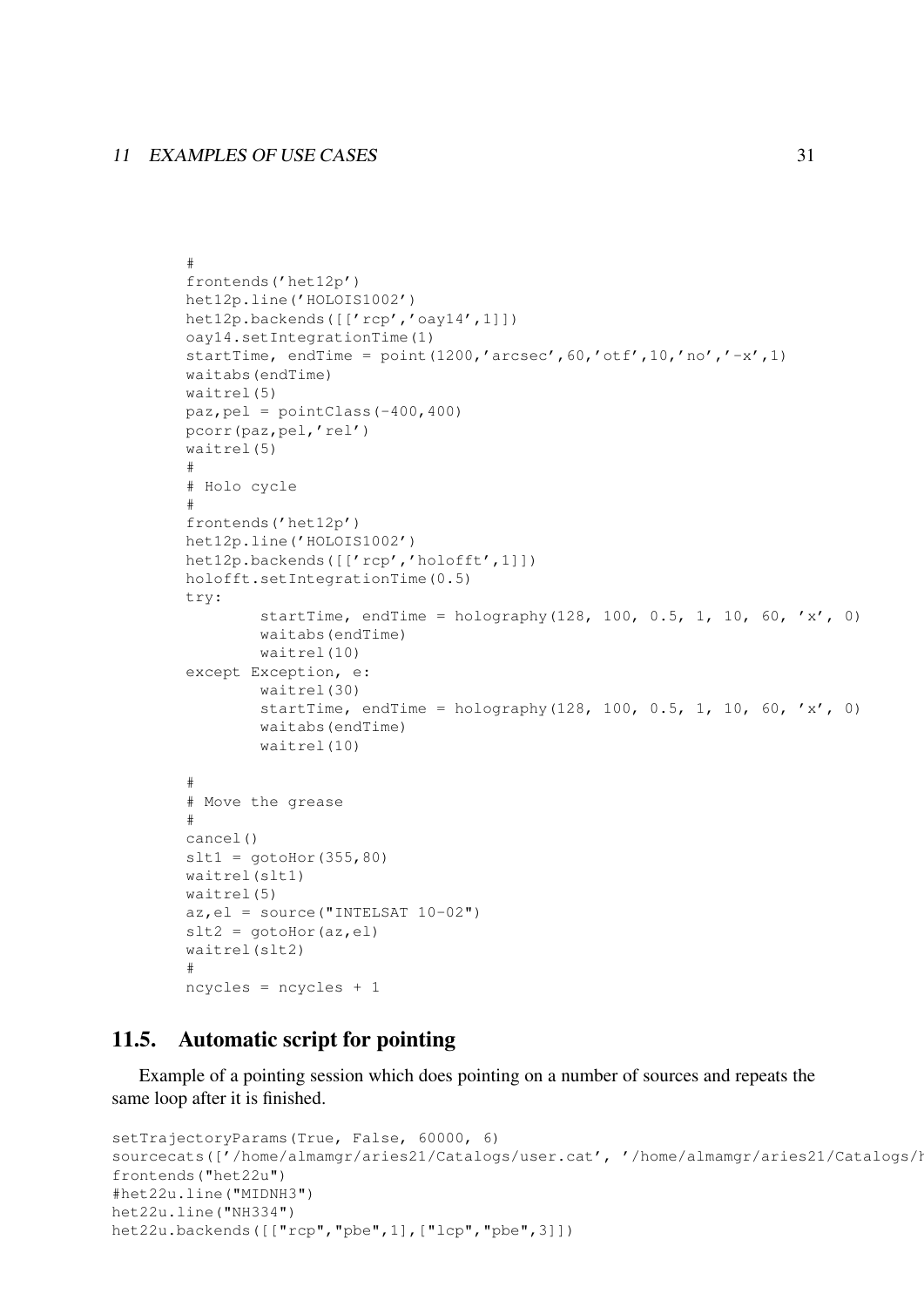```
pbe.setIntegrationTime(1.0)
reference(-600, 0, 8, 1, 'arcsec', 'abs', 'EQ')#
cyclesMax = 80
cycles = 0
elMin = 7.0while cycles < cyclesMax:
        lastsource="None"
        logLine = "******************* Loop Cycle/Loop Max Cycles: %d/%d ************
        logAries(logLine)
        #
        #
        (az, e1) = source("J0319+415")if el > elMin:
                try:
                        startTime, endTime = calibrate("noisediode", 6)
                        waitabs(endTime)
                        nowDT = mx.DataFrameTime.now()logAries(str(nowDT))
                        waitrel(8)
                        try:
                                 ts = tsys("het221-pbe")if ts > 150 or ts < 20:
                                         startTime, endTime = calibrate("noisediode", 6)
                                         waitabs(endTime)
                                         waitrel(8)
                        except Exception, e:
                                 startTime, endTime = calibrate("noisediode", 6)
                                 waitabs(endTime)
                                 waitrel(8)
                except Exception, e:
                        waitrel(10)
                #
                try:
                        startTime, endTime = point (600, 'arcsec', 60, 'otf', 10, 'no', ' -x', 1)nowDT = mx.DateTime.now()
                        logAries(str(nowDT))
                        waitabs(endTime)
                        waitrel(8)
                        pcorrections()
                        lastsource="J0319+415"
                except Exception, e:
                        waitrel(10)
        else:
                logLine = " "logAries(logLine)
                logLine = " !!!! --- Imposible source J0319+415 --- !!!"
                logAries(logLine)
                logLine = " "logAries(logLine)
        #
        #
```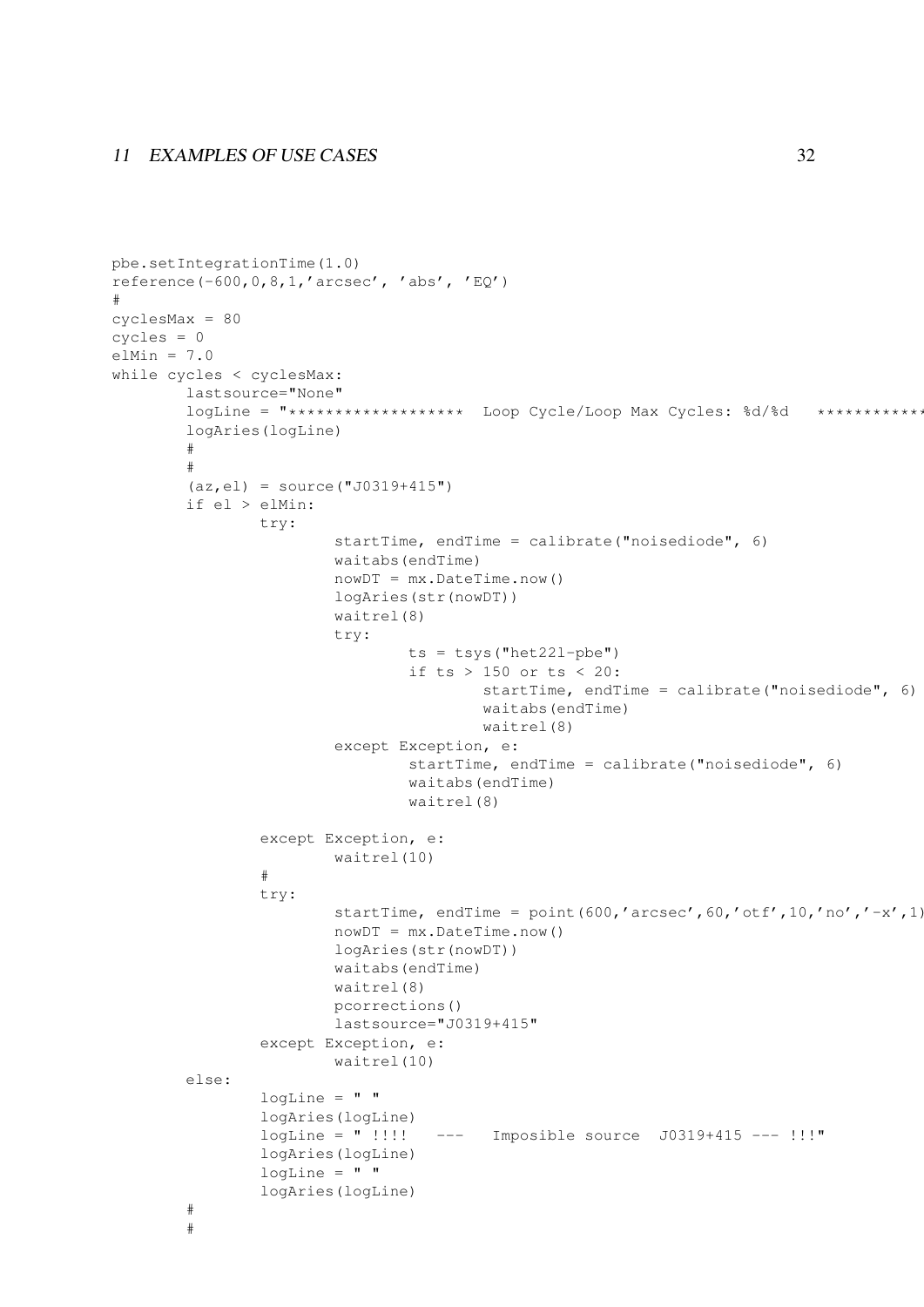#### 11 EXAMPLES OF USE CASES 33

```
(az,el)=source("J0423-013")
if el > elMin:
        try:
                startTime, endTime = calibrate("noisediode", 6)
                waitabs(endTime)
                nowDT = mx.Daterime.now()logAries(str(nowDT))
                waitrel(8)
                try:
                        ts = tsys("het22l-pbe")
                        if ts > 150 or ts < 20:
                                startTime, endTime = calibrate("noisediode", 6)
                                waitabs(endTime)
                                waitrel(8)
                except Exception, e:
                        startTime, endTime = calibrate("noisediode", 6)
                        waitabs(endTime)
                        waitrel(8)
        except Exception, e:
                waitrel(10)
        #
        try:
                startTime, endTime = point(600,'arcsec',60,'otf',10,'no','-x',1)
                nowDT = mx.DataFrameTime.now()logAries(str(nowDT))
                waitabs(endTime)
                waitrel(8)
                pcorrections()
                lastsource="J0423-013"
        except Exception, e:
                waitrel(10)
else:
        logLine = " "logAries(logLine)
        logLine = " !!! --- Imposible source J0423-013 --- !!!"
        logAries(logLine)
        logLine = " "logAries(logLine)
(az,el) = source("J0437+296")
if el > elMin:
        try:
                startTime, endTime = calibrate("noisediode", 6)
                waitabs(endTime)
                nowDT = mx.DataFrameTime.now()logAries(str(nowDT))
                waitrel(8)
                try:
                        ts = tsys("het22l-pbe")
                        if ts > 150 or ts < 20:
                                startTime, endTime = calibrate("noisediode", 6)
                                waitabs(endTime)
                                waitrel(8)
                except Exception, e:
```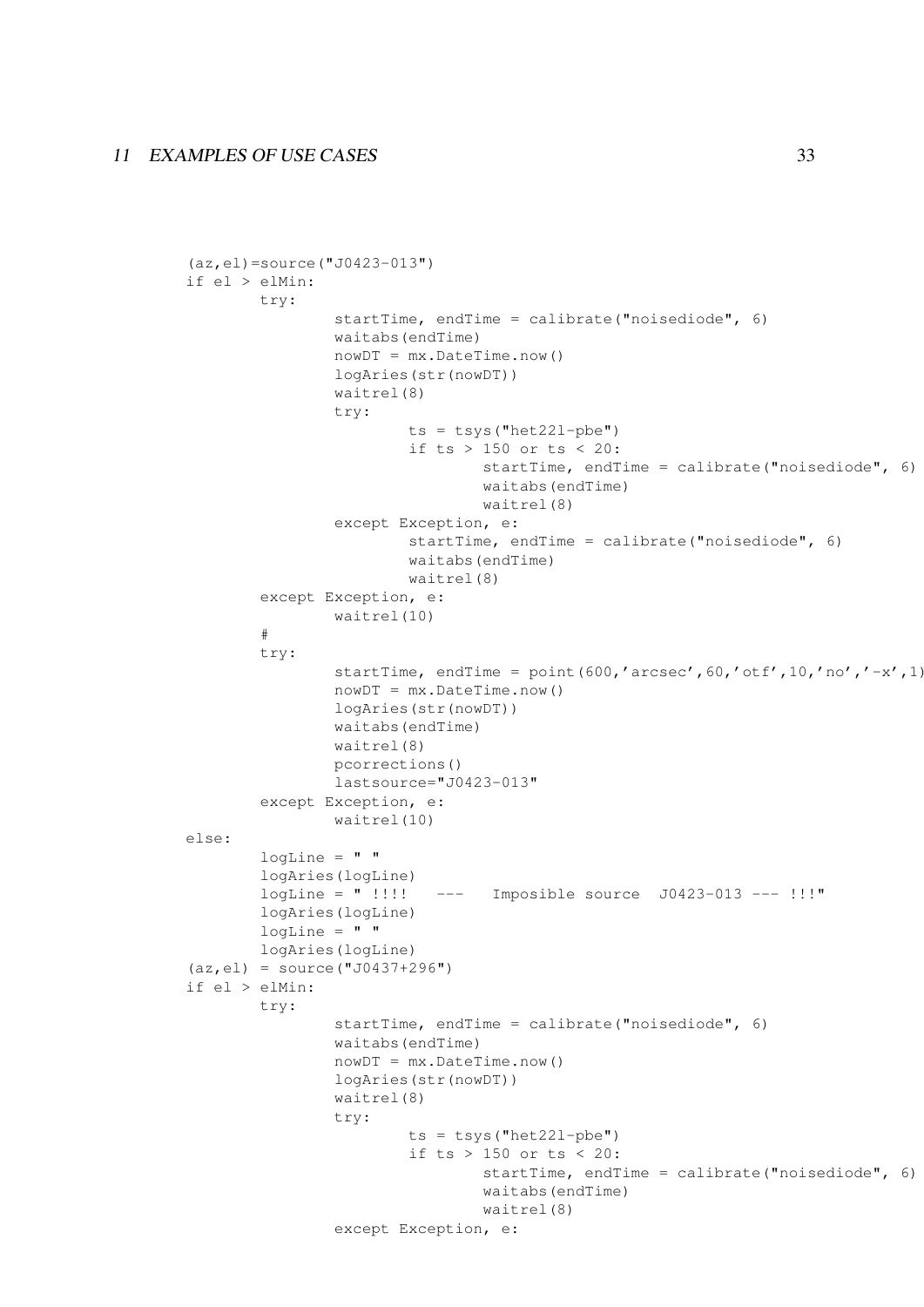```
startTime, endTime = calibrate("noisediode", 6)
                        waitabs(endTime)
                        waitrel(8)
        except Exception, e:
                waitrel(10)
        #
        try:
                startTime, endTime = point (600, 'arcsec', 60, 'otf', 10, 'no', ' -x', 1)nowDT = mx.Daterime.now()logAries(str(nowDT))
                waitabs(endTime)
                waitrel(8)
                pcorrections()
                lastsource="J0437+296"
        except Exception, e:
                waitrel(10)
else:
        logLine = " "logAries(logLine)
        logLine = " !!!! --- Imposible source J0437+296 --- !!!"
        logAries(logLine)
        logLine = " "logAries(logLine)
(az, e1) = source("J1230+123")if el > elMin:
        try:
                startTime, endTime = calibrate("noisediode", 6)
                waitabs(endTime)
                nowDT = mx.DateTime.now()
                logAries(str(nowDT))
                waitrel(8)
                try:
                        ts = tsys("het22l-pbe")
                        if ts > 150 or ts < 20:
                                 startTime, endTime = calibrate("noisediode", 6)
                                 waitabs(endTime)
                                 waitrel(8)
                except Exception, e:
                        startTime, endTime = calibrate("noisediode", 6)
                        waitabs(endTime)
                        waitrel(8)
        except Exception, e:
                waitrel(10)
        #
        try:
                startTime, endTime = point (600, 'arcsec', 60, 'otf', 10, 'no', ' -x', 1)nowDT = mx.DateTime.now()
                logAries(str(nowDT))
                waitabs(endTime)
                waitrel(8)
                pcorrections()
                lastsource="J1230+123"
        except Exception, e:
```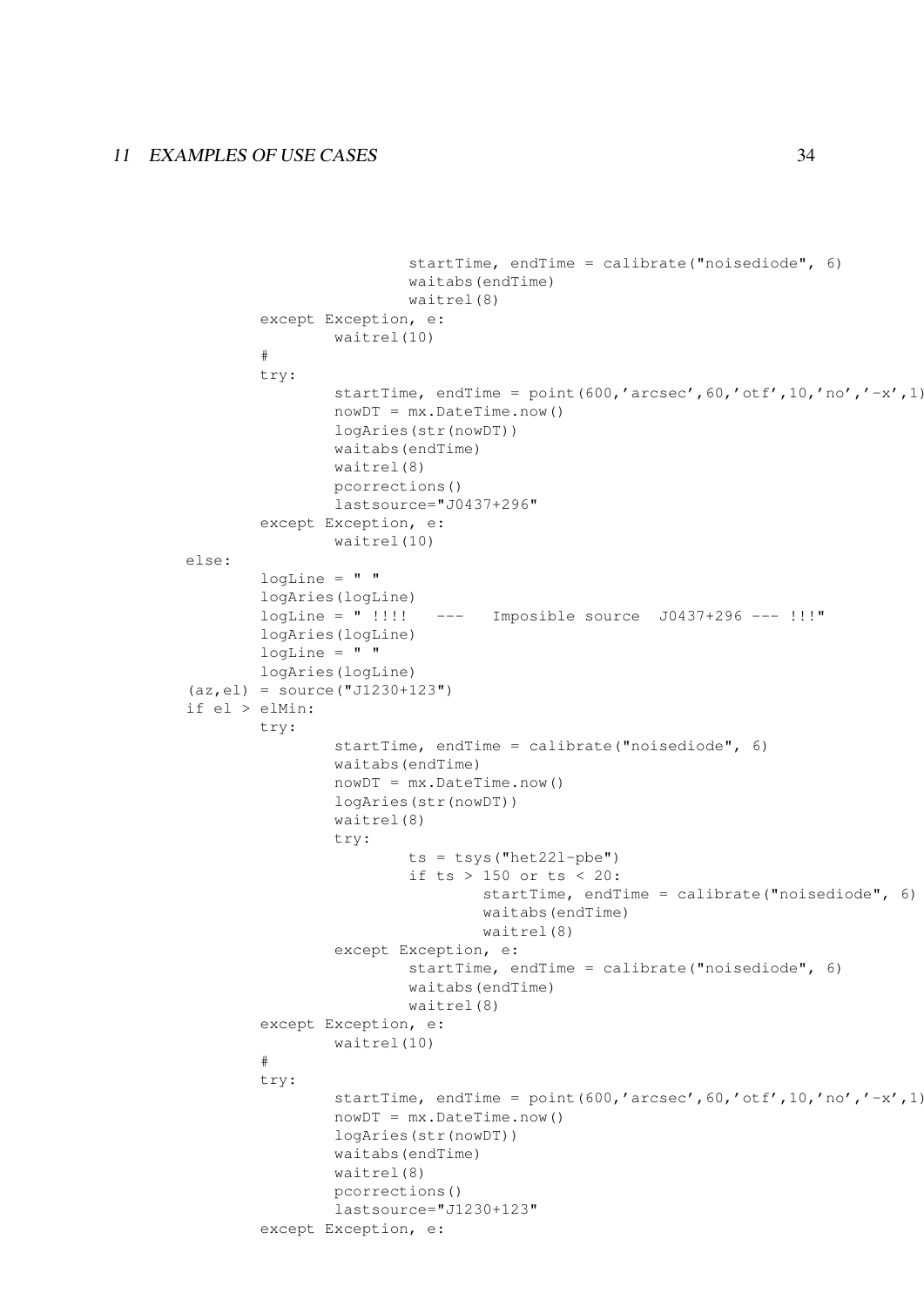```
waitrel(10)
else:
       logLine = " "logAries(logLine)
        logLine = " !!!! ---- Imposible source J1230+123 ---.!!!"
       logAries(logLine)
       logLine = " "logAries(logLine)
(az,el)=source("J1229+020")
if el > elMin:
       try:
                startTime, endTime = calibrate("noisediode", 6)
                waitabs(endTime)
                nowDT = mx.DataFrameTime.now()logAries(str(nowDT))
                waitrel(8)
                try:
                        ts = tsys("het221-pbe")if ts > 150 or ts < 20:
                                startTime, endTime = calibrate("noisediode", 6)
                                waitabs(endTime)
                                waitrel(8)
                except Exception, e:
                        startTime, endTime = calibrate("noisediode", 6)
                        waitabs(endTime)
                        waitrel(8)
        except Exception, e:
                waitrel(10)
        #
        try:
                startTime, endTime = point(600,'arcsec',60,'otf',10,'no','-x',1)
                nowDT = mx.DateTime.now()
                logAries(str(nowDT))
                waitabs(endTime)
                waitrel(8)
                pcorrections()
                lastsource="J1229+020"
        except Exception, e:
                waitrel(10)
else:
       logLine = " "logAries(logLine)
       logLine = " !!!! --- Imposible source J1229+020 --- !!!"
       logAries(logLine)
        logLine = " "logAries(logLine)
(az,el)=source("J1337-129")
if el > elMin:
       try:
                startTime, endTime = calibrate("noisediode", 6)
                waitabs(endTime)
                nowDT = mx.DataFrameTime.now()logAries(str(nowDT))
```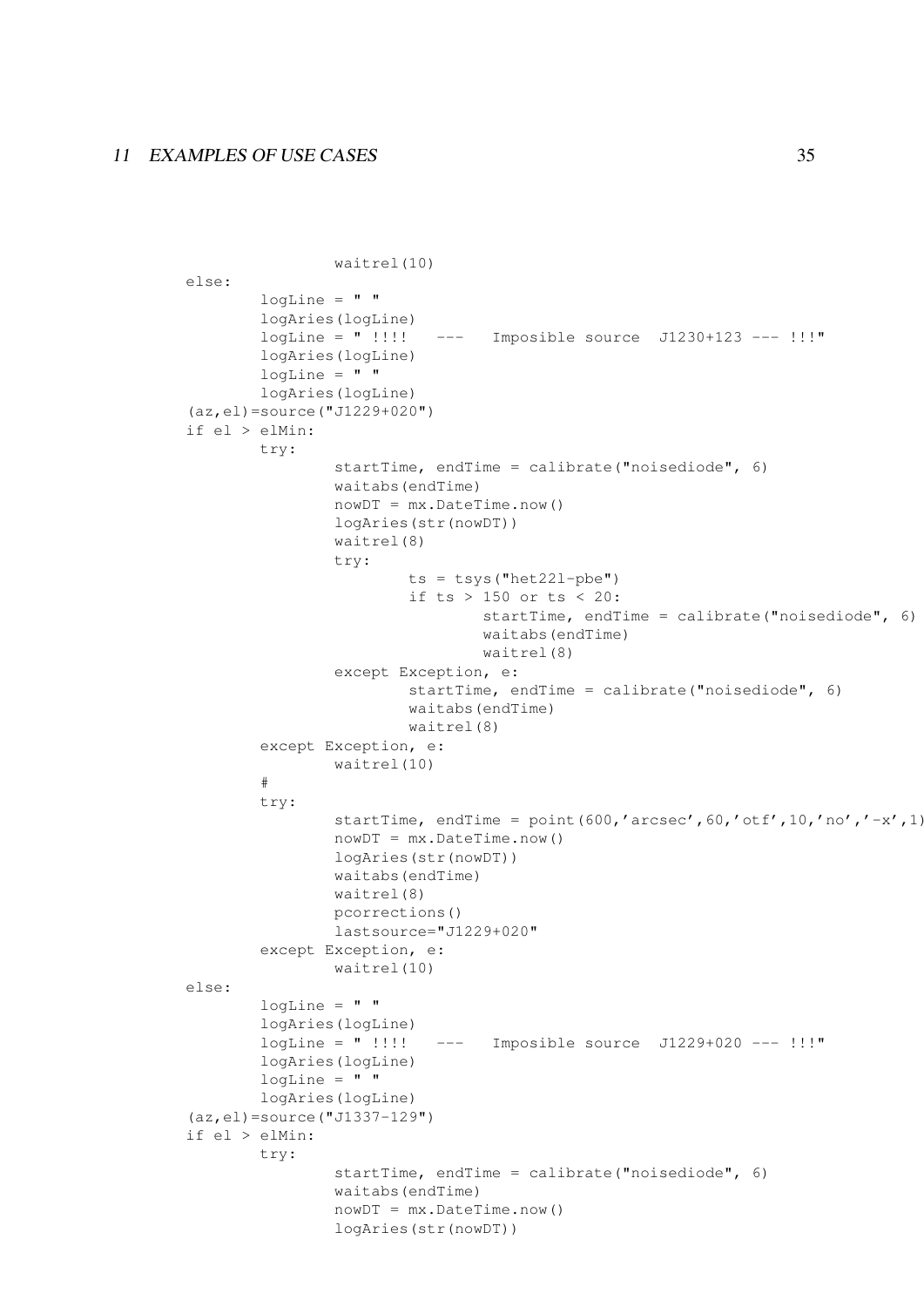```
waitrel(8)
                try:
                        ts = tsys("het221-pbe")if ts > 150 or ts < 20:
                                startTime, endTime = calibrate("noisediode", 6)
                                waitabs(endTime)
                                waitrel(8)
                except Exception, e:
                        startTime, endTime = calibrate("noisediode", 6)
                        waitabs(endTime)
                        waitrel(8)
        except Exception, e:
                waitrel(10)
        #
        try:
                startTime, endTime = point(600,'arcsec',60,'otf',10,'no','-x',1)
                nowDT = mx.DataFrameTime.now()logAries(str(nowDT))
                waitabs(endTime)
                waitrel(8)
                pcorrections()
                lastsource=source("J1337-129")
        except Exception, e:
               waitrel(10)
else:
       logLine = " "logAries(logLine)
       logLine = " !!!! --- Imposible source J1337-129 --- !!!"
       logAries(logLine)
        logLine = " "logAries(logLine)
(az,el) = source("dr21")if el > elMin:
       try:
                startTime, endTime = calibrate("noisediode", 6)
                waitabs(endTime)
                nowDT = mx.DateTime.now()
                logAries(str(nowDT))
                waitrel(8)
                try:
                        ts = tsys("het221-pbe")if ts > 150 or ts < 20:
                                startTime, endTime = calibrate("noisediode", 6)
                                waitabs(endTime)
                                waitrel(8)
                except Exception, e:
                        startTime, endTime = calibrate("noisediode", 6)
                        waitabs(endTime)
                        waitrel(8)
        except Exception, e:
                waitrel(10)
        #
        try:
```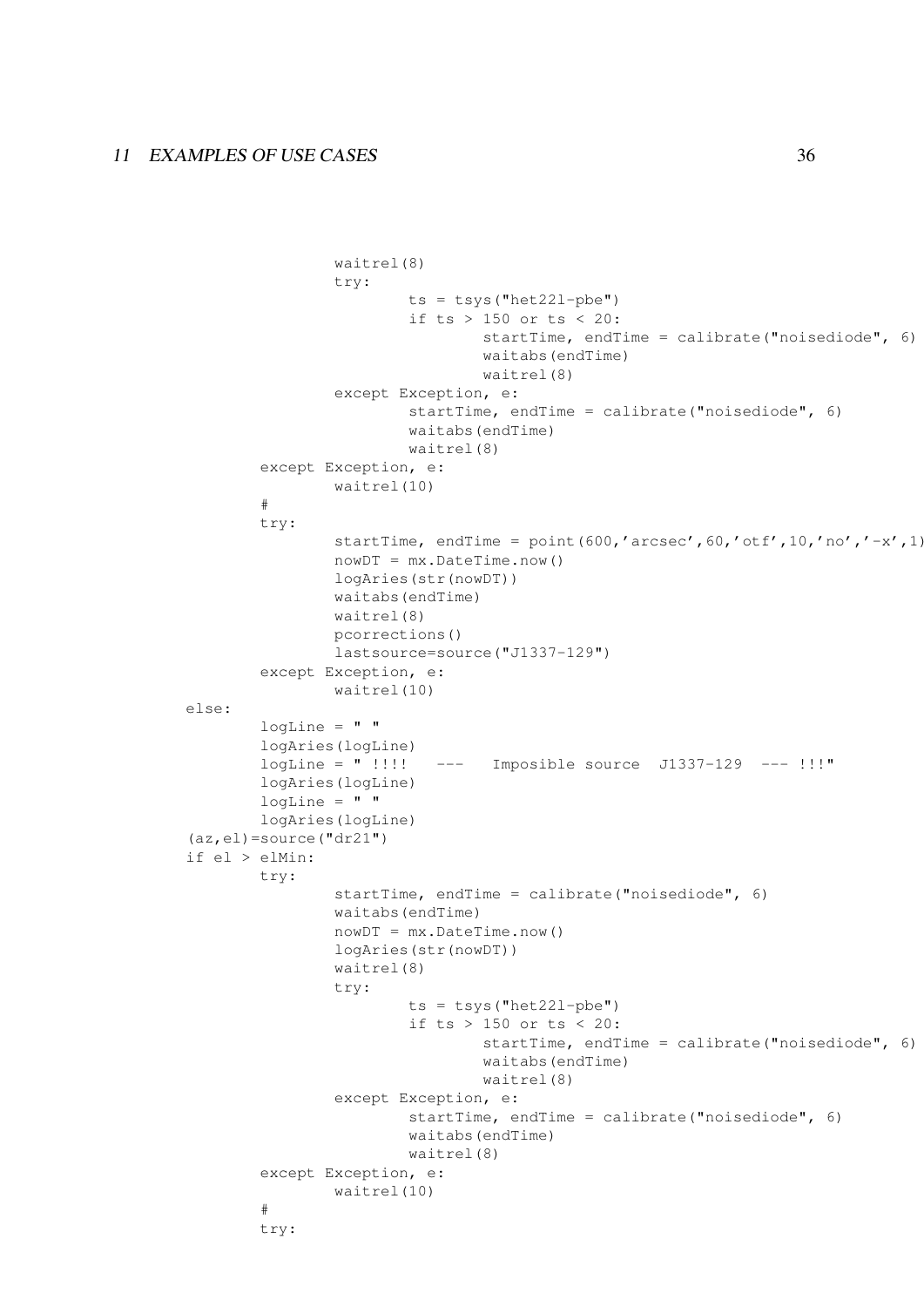```
startTime, endTime = point(600,'arcsec',60,'otf',10,'no',,'-x',1)nowDT = mx.Daterime.now()logAries(str(nowDT))
                waitabs(endTime)
                waitrel(8)
                pcorrections()
                lastsource=source("dr21")
        except Exception, e:
               waitrel(10)
else:
       logLine = " "logAries(logLine)
       logLine = " !!!! ---- Imposible source dr21 ---- !!!"
       logAries(logLine)
        logLine = " "
        logAries(logLine)
(az,el)=source("Venus")
if el > elMin:
       try:
                startTime, endTime = calibrate("noisediode", 6)
                waitabs(endTime)
                nowDT = mx.DataFrameTime.now()logAries(str(nowDT))
                waitrel(8)
                try:
                        ts = tsys("het221-pbe")if ts > 150 or ts < 20:
                                startTime, endTime = calibrate("noisediode", 6)
                                waitabs(endTime)
                                waitrel(8)
                except Exception, e:
                        startTime, endTime = calibrate("noisediode", 6)
                        waitabs(endTime)
                        waitrel(8)
        except Exception, e:
                waitrel(10)
        #
        try:
                startTime, endTime = point(600,'arcsec',60,'ott',10,'no',,'-x',1)nowDT = mx.DataFrameTime.now()logAries(str(nowDT))
                waitabs(endTime)
                waitrel(8)
                pcorrections()
                lastsource=source("Venus")
       except Exception, e:
                waitrel(10)
else:
       logLine = " "logAries(logLine)
        logLine = " !!!! --- Imposible source Jupiter --- !!!"
        logAries(logLine)
        logLine = " "
```